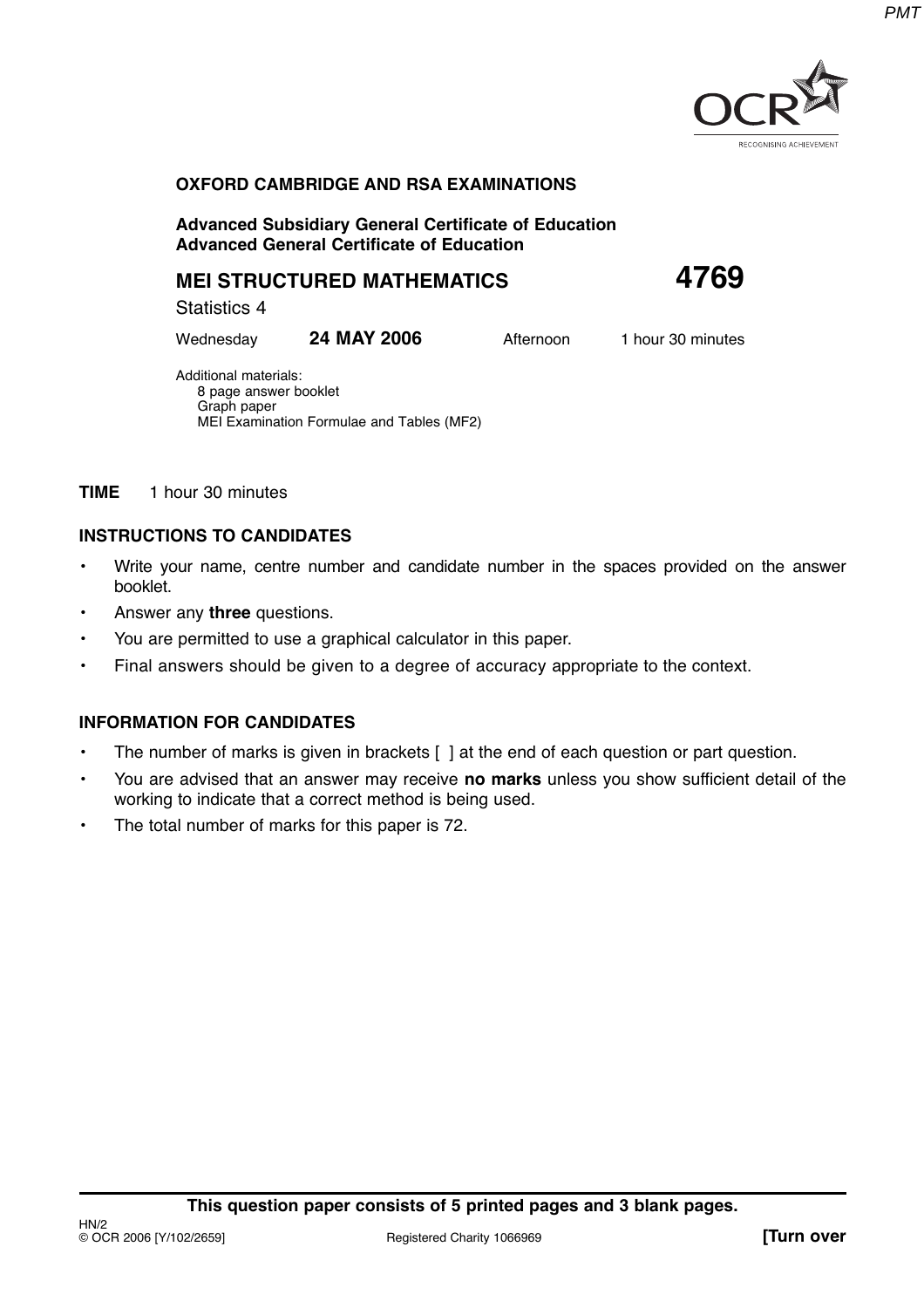## *Option 1: Estimation*

**1** A parcel is weighed, independently, on two scales. The weights are given by the random variables  $W_1$  and  $W_2$  which have underlying Normal distributions as follows.

$$
W_1 \sim N(\mu, \sigma_1^2), \qquad W_2 \sim N(\mu, \sigma_2^2),
$$

where  $\mu$  is an unknown parameter and  $\sigma_1^2$  and  $\sigma_2^2$  are taken as known.

(i) Show that the maximum likelihood estimator of  $\mu$  is

$$
\hat{\mu} = \frac{\sigma_2^2}{\sigma_1^2 + \sigma_2^2} W_1 + \frac{\sigma_1^2}{\sigma_1^2 + \sigma_2^2} W_2.
$$
 [11]

[You may quote the probability density function of the general Normal distribution from page 9 in the MEI Examination Formulae and Tables Booklet (MF2).]

- (ii) Show that  $\hat{\mu}$  is an unbiased estimator of  $\mu$ . [2]
- (iii) Obtain the variance of  $\hat{\mu}$ . [2]
- (iv) A simpler estimator  $T = \frac{1}{2}(W_1 + W_2)$  is proposed. Write down the variance of *T* and hence show that the relative efficiency of *T* with respect to  $\hat{\mu}$  is

$$
y = \left(\frac{2\sigma_1\sigma_2}{\sigma_1^2 + \sigma_2^2}\right)^2.
$$
 [5]

(v) Show that  $y \le 1$  for all values of  $\sigma_1^2$  and  $\sigma_2^2$ . Explain why this means that  $\hat{\mu}$  is preferable to *T* as an estimator of  $\mu$ . [4]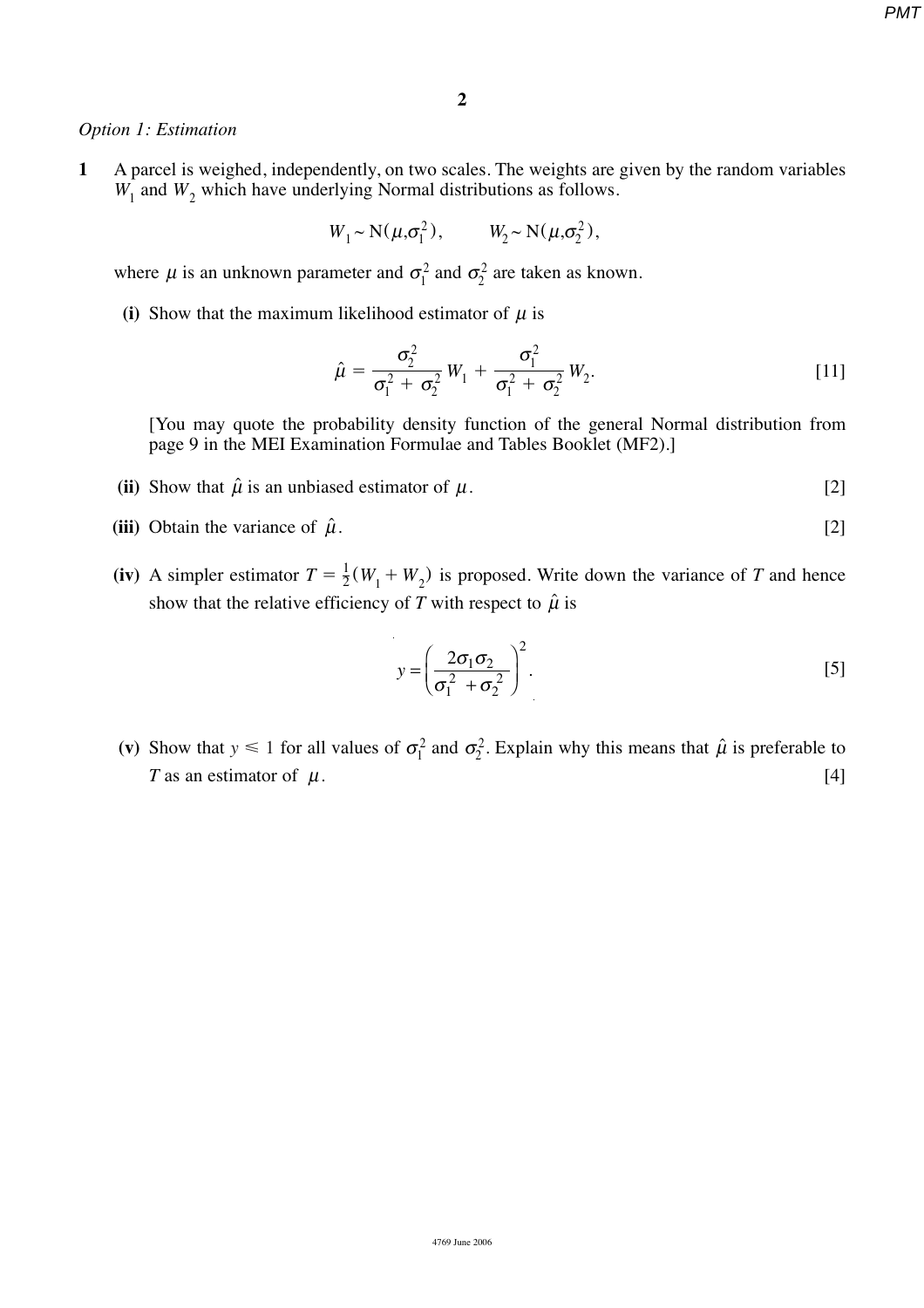# *Option 2: Generating Functions*

**2** [In this question, you may use the result  $\int_{0}^{1} u^{m} e^{-u} du = m!$  for any non-negative integer *m*.]  $\int_{u}^{m} e^{-u} du = m!$ 0

The random variable *X* has probability density function

$$
f(x) = \begin{cases} \frac{\lambda^{k+1} x^k e^{-\lambda x}}{k!}, & x > 0, \\ 0, & \text{elsewhere,} \end{cases}
$$

where  $\lambda > 0$  and *k* is a non-negative integer.

- (i) Show that the moment generating function of *X* is  $\left(\frac{\lambda}{\lambda}\right)^{n+1}$ . [7]  $\lambda - \theta$ Ê Ë ˆ  $\overline{ }$ *k*+1 .
- **(ii)** The random variable *Y* is the sum of *n* independent random variables each distributed as *X*. Find the moment generating function of *Y* and hence obtain the mean and variance of *Y*. [8]
- **(iii)** State the probability density function of *Y*. [3]
- (iv) For the case  $\lambda = 1$ ,  $k = 2$  and  $n = 5$ , it may be shown that the definite integral of the probability density function of *Y* between limits 10 and  $\infty$  is 0.9165. Calculate the corresponding probability that would be given by a Normal approximation and comment briefly. [6]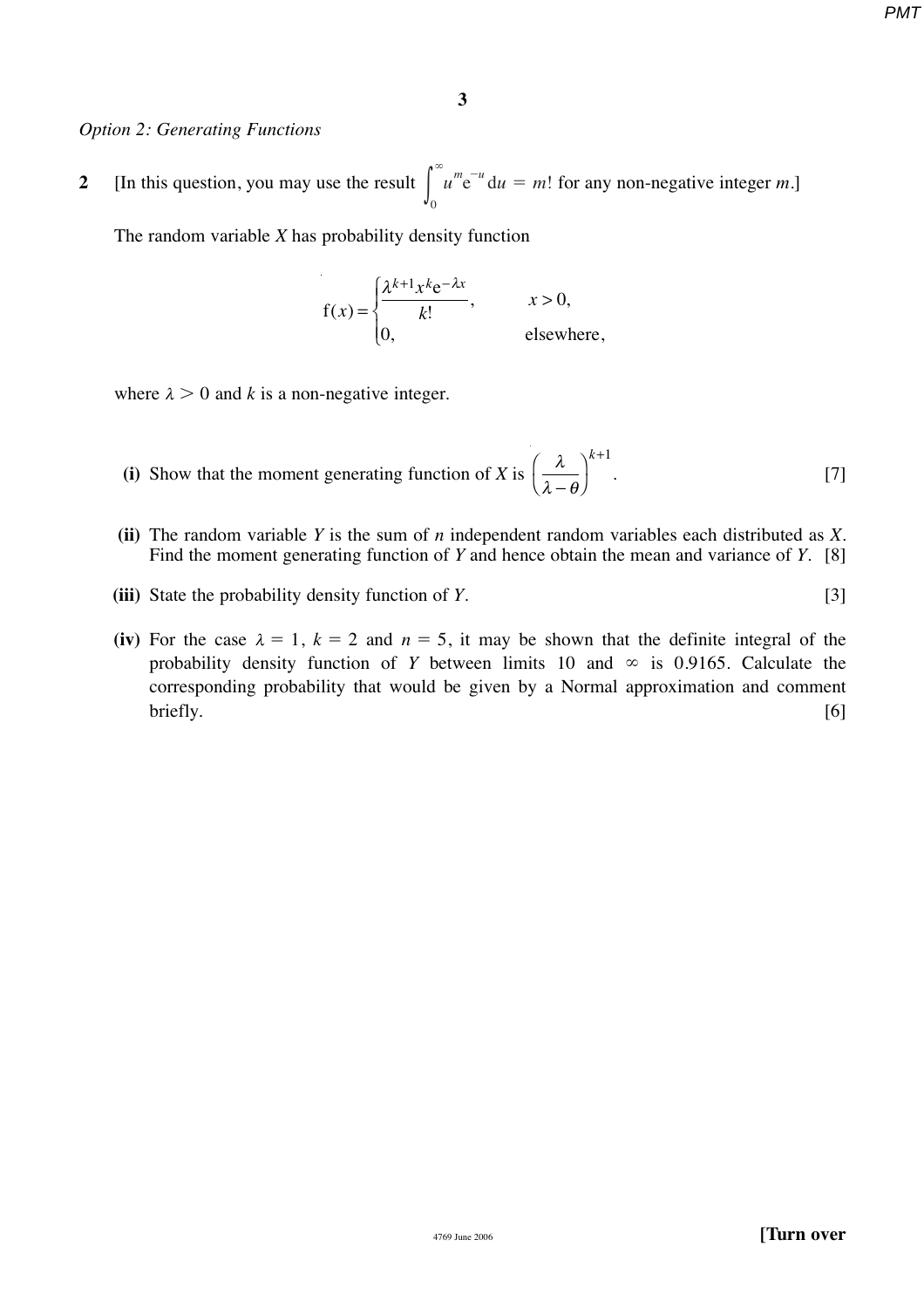# *Option 3: Inference*

- **3** The human resources department of a large company is investigating two methods, A and B, for training employees to carry out a certain complicated and intricate task.
	- **(i)** Two separate random samples of employees who have not previously performed the task are taken. The first sample is of size 10; each of the employees in it is trained by method A. The second sample is of size 12; each of the employees in it is trained by method B. After completing the training, the time for each employee to carry out the task is measured, in controlled conditions. The times are as follows, in minutes.

| Employees trained by method A: 35.2 47.8 25.8 38.0 53.6 31.0 33.9 | 35.4 21.6 42.5           |  |  |  |
|-------------------------------------------------------------------|--------------------------|--|--|--|
| Employees trained by method B: 43.0 57.5 68.6 20.9 31.4 44.9 62.8 | 27.6 41.8 46.1 39.8 61.6 |  |  |  |

Stating appropriate assumptions concerning the underlying populations, use a *t* test at the 5% significance level to examine whether either training method is better in respect of leading, on the whole, to a lower time to carry out the task. [12]

**(ii)** A further trial of method B is carried out to see if the performance of experienced and skilled workers can be improved by re-training them. A random sample of 8 such workers is taken. The times in minutes, under controlled conditions, for each worker to carry out the task before and after re-training are as follows.

| Worker      | W    |      | $W_{2}$ | $W_{\scriptscriptstyle A}$ | W.   |      |      |      |
|-------------|------|------|---------|----------------------------|------|------|------|------|
| Time before | 32.6 | 28.5 | 22.9    | 27.6                       | 34.9 | 28.8 | 34.2 |      |
| Time after  | 26.2 | 24.1 | 19.0    | 28.6                       | 29.3 | 20.0 | 36.0 | 19.2 |

Stating an appropriate assumption, use a *t* test at the 5% significance level to examine whether the re-training appears, on the whole, to lead to a lower time to carry out the task. [10]

**(iii)** Explain how the test procedure in part **(ii)** is enhanced by designing it as a paired comparison. [2]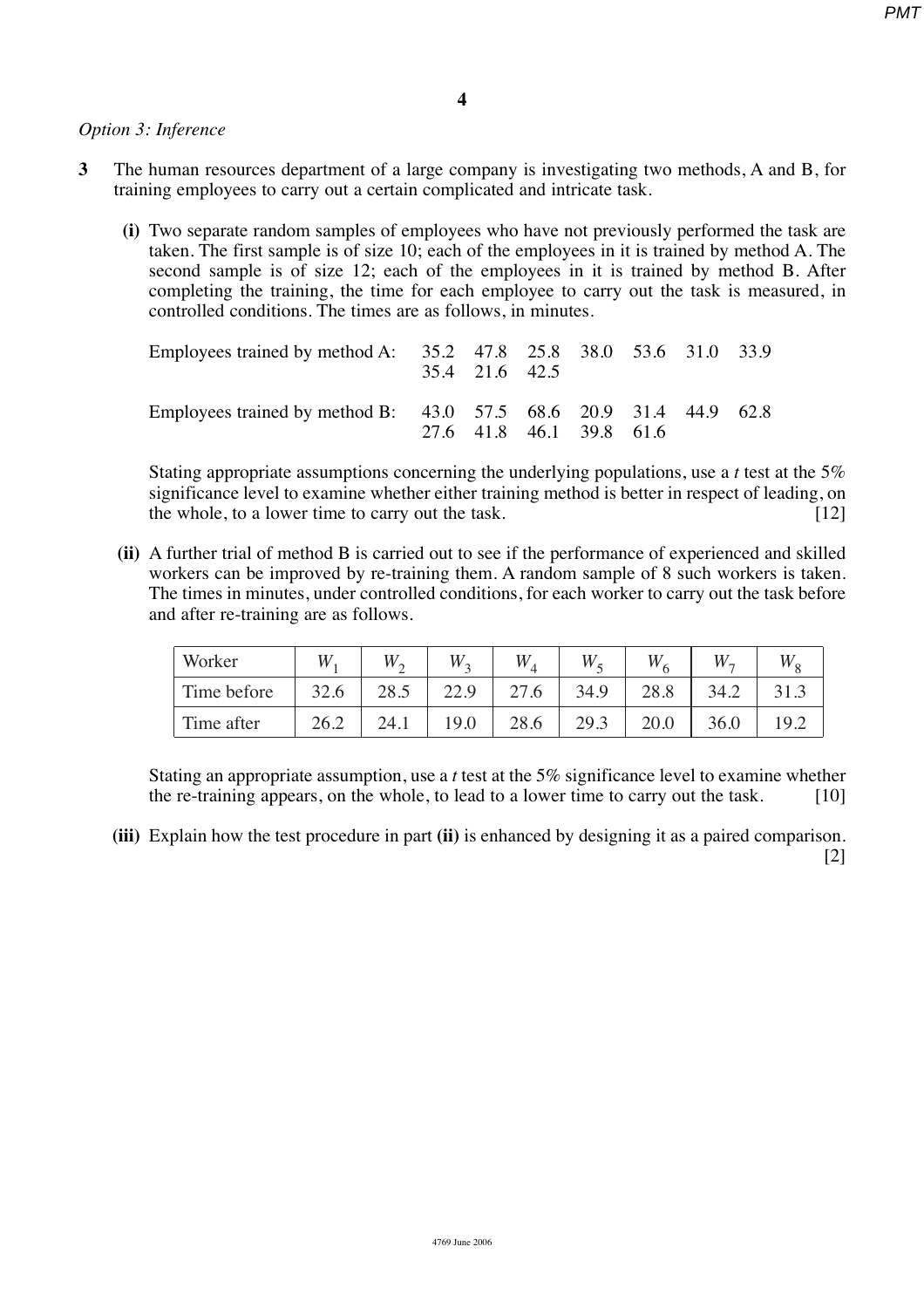*Option 4: Design and Analysis of Experiments*

**4** An experiment is carried out to compare five industrial paints, A, B, C, D, E, that are intended to be used to protect exterior surfaces in polluted urban environments. Five different types of surface (I, II, III, IV, V) are to be used in the experiment, and five specimens of each type of surface are available. Five different external locations (1, 2, 3, 4, 5) are used in the experiment.

The paints are applied to the specimens of the surfaces which are then left in the locations for a period of six months. At the end of this period, a "score" is given to indicate how effective the paint has been in protecting the surface.

**(i)** Name a suitable experimental design for this trial and give an example of an experimental layout. [3]

Initial analysis of the data indicates that any differences between the types of surface are negligible, as also are any differences between the locations. It is therefore decided to analyse the data by one-way analysis of variance.

**(ii)** State the usual model, including the accompanying distributional assumptions, for the one-way analysis of variance. Interpret the terms in the model. [9]

| Paint A | Paint B | Paint C | Paint D | Paint E |
|---------|---------|---------|---------|---------|
| 64      | 66      | 59      | 65      | 64      |
| 58      | 68      | 56      | 78      | 52      |
| 73      | 76      | 69      | 69      | 56      |
| 60      | 70      | 60      | 72      | 61      |
| 67      | 71      | 63      | 71      | 58      |

**(iii)** The data for analysis are as follows. Higher scores indicate better performance.

[The sum of these data items is 1626 and the sum of their squares is 106 838.]

Construct the usual one-way analysis of variance table. Carry out the appropriate test, using a 5% significance level. Report briefly on your conclusions. [12]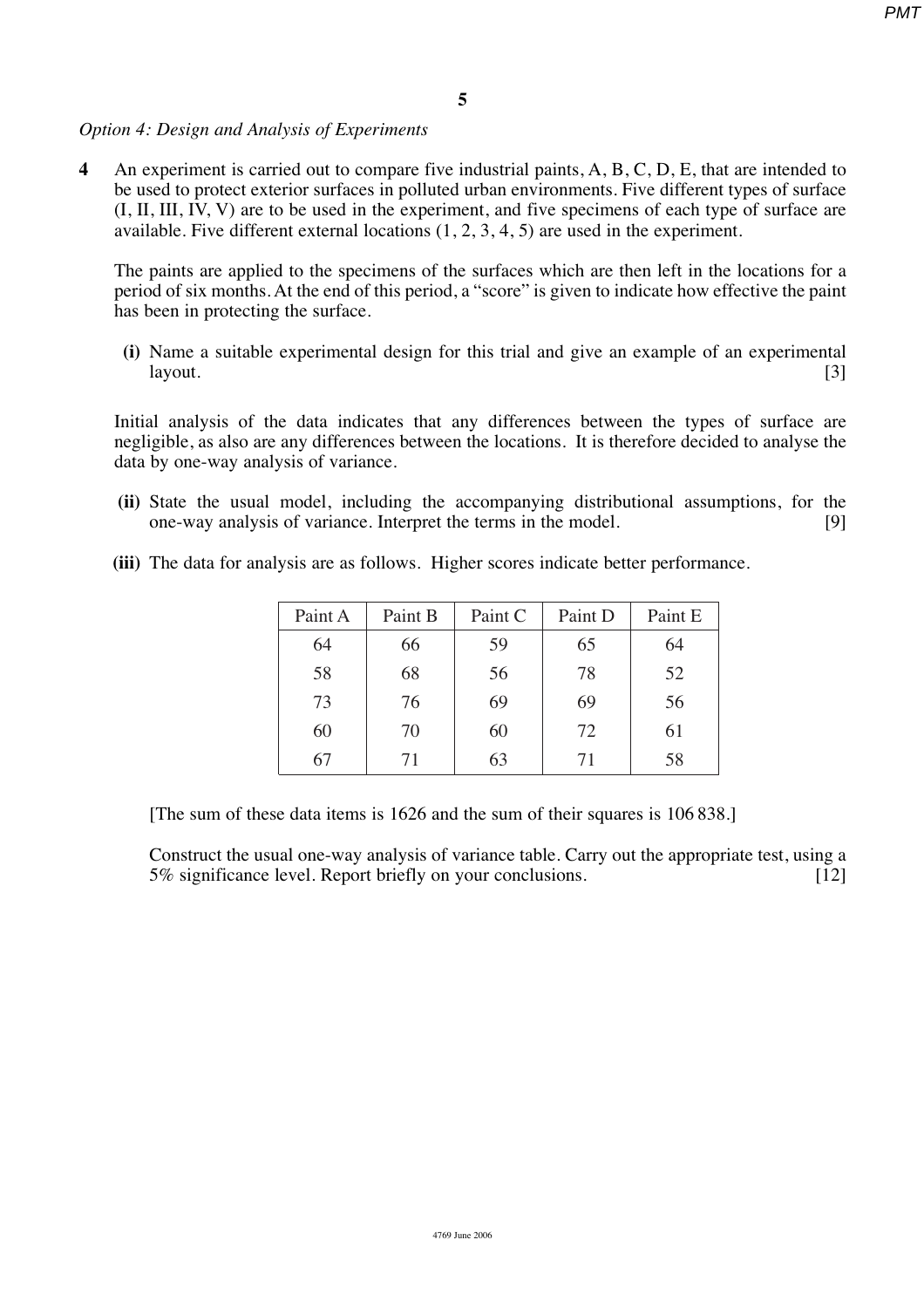

# **ADVANCED GCE UNIT 4769/01 MATHEMATICS (MEI)**

Statistics 4

**TUESDAY 5 JUNE 2007** Afternoon

Time: 1 hour 30 minutes

Additional Materials: Answer booklet (8 pages) Graph paper MEI Examination Formulae and Tables (MF2)

#### **INSTRUCTIONS TO CANDIDATES**

- **•** Write your name, centre number and candidate number in the spaces provided on the answer booklet.
- **•** Answer any **three** questions.
- **•** You are permitted to use a graphical calculator in this paper.
- **•** Final answers should be given to a degree of accuracy appropriate to the context.

#### **INFORMATION FOR CANDIDATES**

- **•** The number of marks is given in brackets [ ] at the end of each question or part question.
- **•** The total number of marks for this paper is 72.

#### **ADVICE TO CANDIDATES**

- **•** Read each question carefully and make sure you know what you have to do before starting your answer.
- **•** You are advised that an answer may receive **no marks** unless you show sufficient detail of the working to indicate that a correct method is being used.

This document consists of **4** printed pages.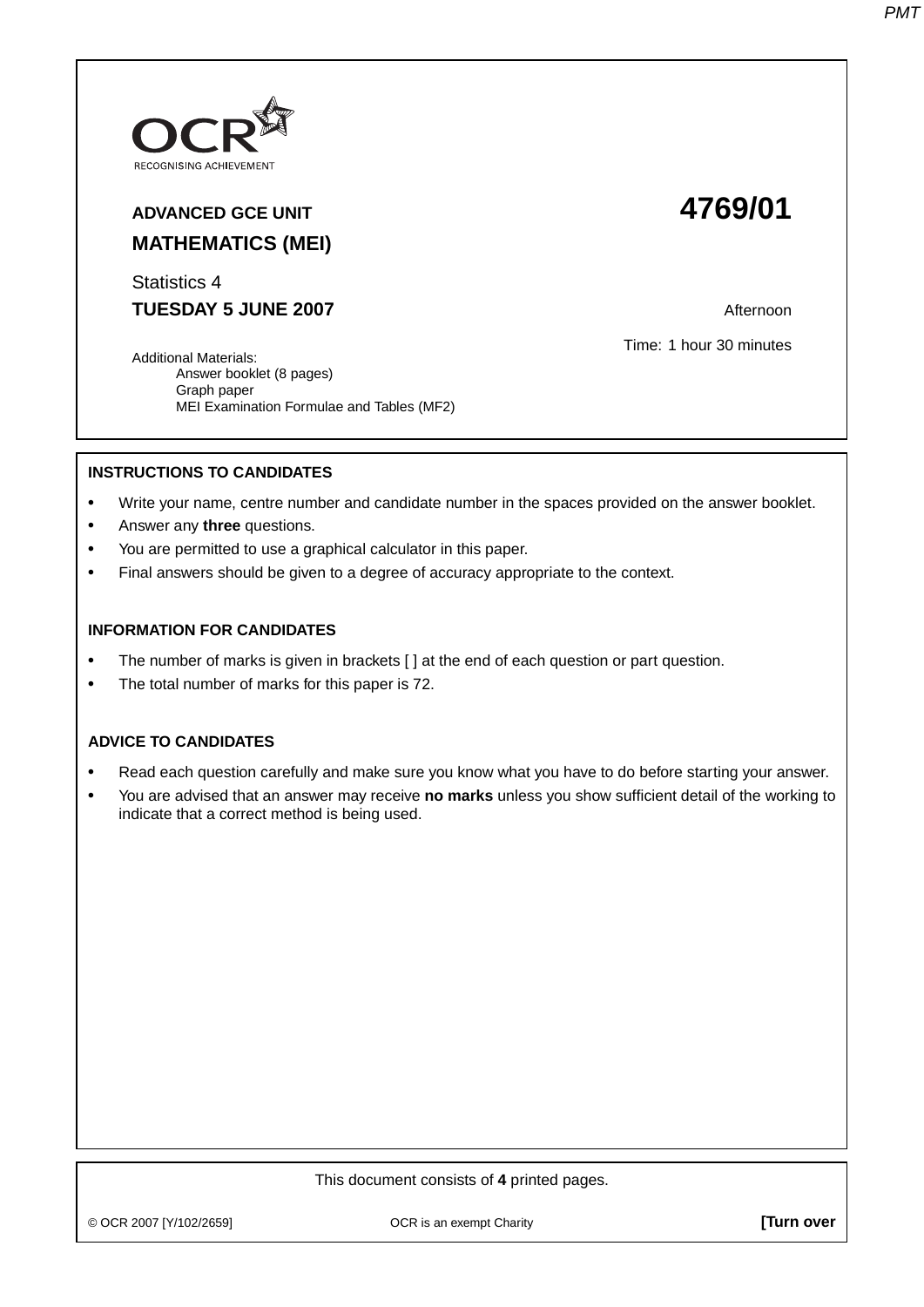#### *Option 1: Estimation*

**1** The random variable *X* has the continuous uniform distribution with probability density function

$$
f(x) = \frac{1}{\theta}, \qquad 0 \leq x \leq \theta,
$$

where  $\theta$  ( $\theta > 0$ ) is an unknown parameter.

A random sample of *n* observations from *X* is denoted by  $X_1, X_2, \ldots, X_n$ , with sample mean

$$
\overline{X} = \frac{1}{n} \sum_{i=1}^{n} X_i.
$$

- (i) Show that  $2\overline{X}$  is an unbiased estimator of  $\theta$ . [4]
- (ii) Evaluate  $2\overline{X}$  for a case where, with  $n = 5$ , the observed values of the random sample are 0.4, 0.2, 1.0, 0.1, 0.6. Hence comment on a disadvantage of  $2\overline{X}$  as an estimator of  $\theta$ . [4]

For a general random sample of size *n*, let *Y* represent the sample maximum,  $Y = \max(X_1, X_2, \ldots, X_n)$ . You are given that the probability density function of *Y* is

$$
g(y) = \frac{ny^{n-1}}{\theta^n}, \qquad 0 \leq y \leq \theta.
$$

(iii) An estimator  $kY$  is to be used to estimate  $\theta$ , where k is a constant to be chosen. Show that the mean square error of *kY* is

$$
k^2\mathcal{E}(Y^2) - 2k\theta\mathcal{E}(Y) + \theta^2
$$

and hence find the value of *k* for which the mean square error is minimised. [12]

**(iv)** Comment on whether *kY* with the value of *k* found in part **(iii)** suffers from the disadvantage identified in part **(ii)**. [4]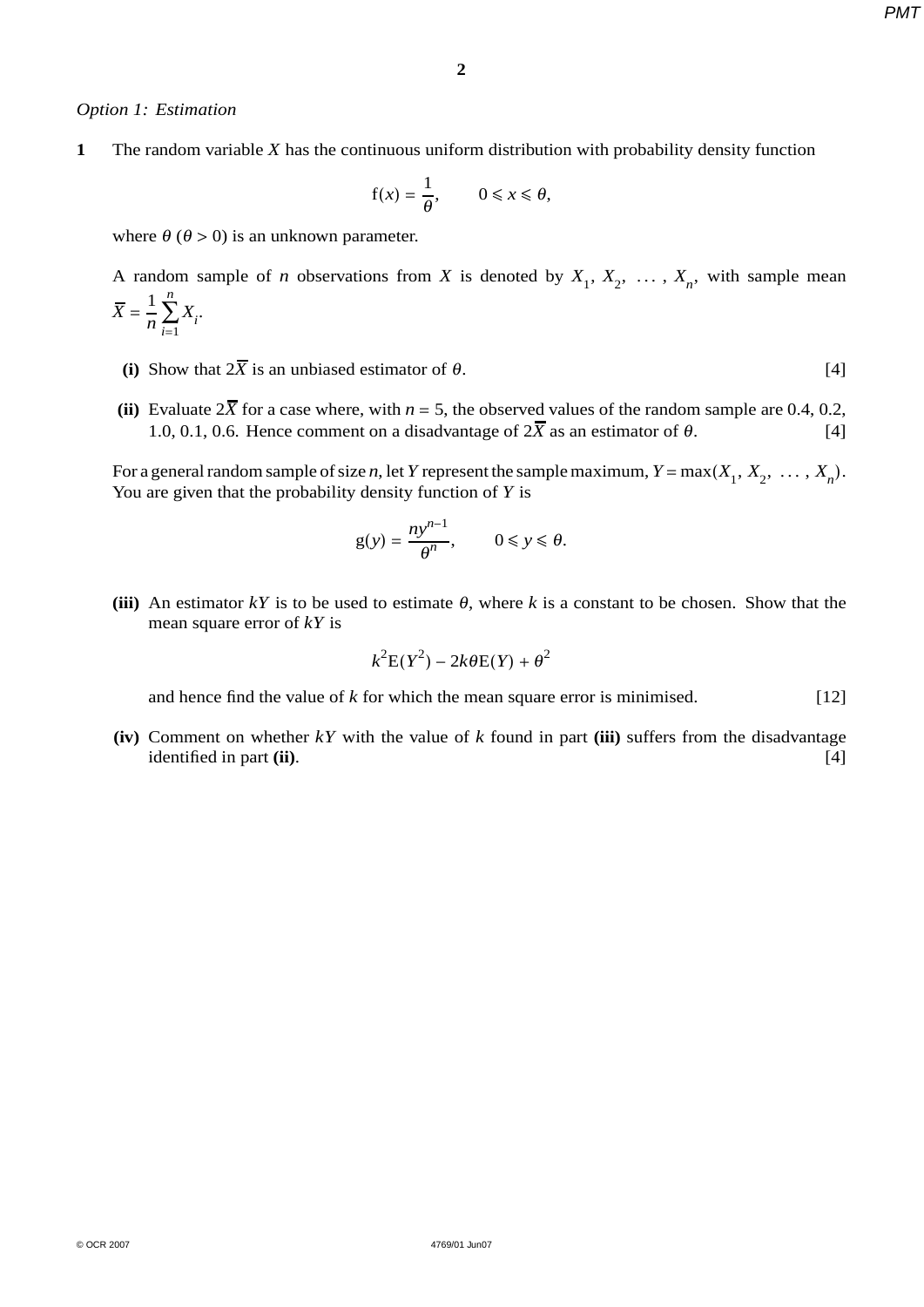# *Option 2: Generating Functions*

- **2** The random variable *X* has the binomial distribution with parameters *n* and *p*, i.e.  $X \sim B(n, p)$ .
	- (i) Show that the probability generating function of *X* is  $G(t) = (q + pt)^n$ , where  $q = 1 p$ . [4]
	- (ii) Hence obtain the mean  $\mu$  and variance  $\sigma^2$  of *X*. [6]
	- **(iii)** Write down the mean and variance of the random variable  $Z = \frac{X \mu}{\sigma}$ . [1]
	- **(iv)** Write down the moment generating function of *X* and use the linear transformation result to show that the moment generating function of *Z* is

$$
M_Z(\theta) = \left( q e^{-\frac{p\theta}{\sqrt{npq}}} + p e^{\frac{q\theta}{\sqrt{npq}}} \right)^n.
$$
 [5]

(v) By expanding the exponential terms in  $M_Z(\theta)$ , show that the limit of  $M_Z(\theta)$  as  $n \to \infty$  is  $e^{\theta^2/2}$ .

You may use the result 
$$
\lim_{n \to \infty} \left( 1 + \frac{y + f(n)}{n} \right)^n = e^y
$$
 provided  $f(n) \to 0$  as  $n \to \infty$ . [4]

- **(vi)** What does the result in part **(v)** imply about the distribution of *Z* as  $n \to \infty$ ? Explain your reasoning briefly. [3] [3] reasoning briefly.
- **(vii)** What does the result in part **(vi)** imply about the distribution of *X* as  $n \to \infty$ ? [1]

# *Option 3: Inference*

**3** An engineering company buys a certain type of component from two suppliers, A and B. It is important that, on the whole, the strengths of these components are the same from both suppliers. The company can measure the strengths in its laboratory. Random samples of seven components from supplier A and five from supplier B give the following strengths, in a convenient unit.

| Supplier A 25.8 27.4 26.2 23.5 28.3 26.4 27.2 |  |  |  |  |
|-----------------------------------------------|--|--|--|--|
| Supplier B 25.6 24.9 23.7 25.8 26.9           |  |  |  |  |

The underlying distributions of strengths are assumed to be Normal for both suppliers, with variances 2.45 for supplier A and 1.40 for supplier B.

- **(i)** Test at the 5% level of significance whether it is reasonable to assume that the mean strengths from the two suppliers are equal. [10]
- **(ii)** Provide a two-sided 90% confidence interval for the true mean difference. [4]
- **(iii)** Show that the test procedure used in part **(i)**, with samples of sizes 7 and 5 and a 5% significance level, leads to acceptance of the null hypothesis of equal means if −1.556 < *x* − *y* < 1.556, where  $\bar{x}$  and  $\bar{y}$  are the observed sample means from suppliers A and B. Hence find the probability of a Type II error for this test procedure if in fact the true mean strength from supplier A is 2.0 units more than that from supplier B. [7]
- **(iv)** A manager suggests that the Wilcoxon rank sum test should be used instead, comparing the median strengths for the samples of sizes 7 and 5. Give one reason why this suggestion might be sensible and two why it might not. [3]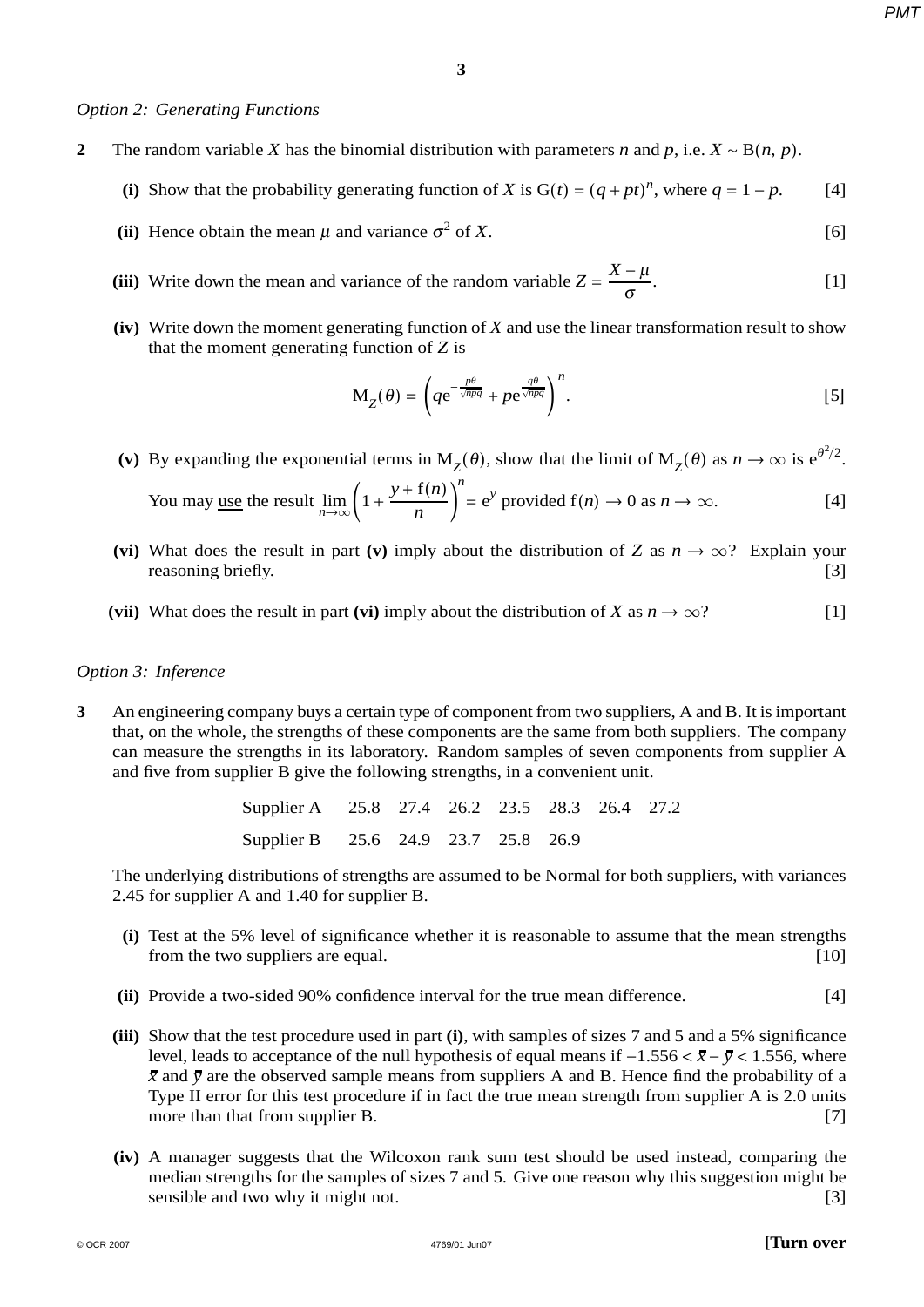#### *Option 4: Design and Analysis of Experiments*

**4** An agricultural company conducts a trial of five fertilisers (A, B, C, D, E) in an experimental field at its research station. The fertilisers are applied to plots of the field according to a completely randomised design. The yields of the crop from the plots, measured in a standard unit, are analysed by the one-way analysis of variance, from which it appears that there are no real differences among the effects of the fertilisers.

A statistician notes that the residual mean square in the analysis of variance is considerably larger than had been anticipated from knowledge of the general behaviour of the crop, and therefore suspects that there is some inadequacy in the design of the trial.

- **(i)** Explain briefly why the statistician should be suspicious of the design. [2]
- **(ii)** Explain briefly why an inflated residual leads to difficulty in interpreting the results of the analysis of variance, in particular that the null hypothesis is more likely to be accepted erroneously. [3]

Further investigation indicates that the soil at the west side of the experimental field is naturally more fertile than that at the east side, with a consistent 'fertility gradient' from west to east.

**(iii)** What experimental design can accommodate this feature? Provide a simple diagram of the experimental field indicating a suitable layout. [4]

The company decides to conduct a new trial in its glasshouse, where experimental conditions can be controlled so that a completely randomised design is appropriate. The yields are as follows.

| Fertiliser A   Fertiliser B |      |      | Fertiliser C   Fertiliser D   Fertiliser E |      |
|-----------------------------|------|------|--------------------------------------------|------|
| 23.6                        | 26.0 | 18.8 | 29.0                                       | 17.7 |
| 18.2                        | 35.3 | 16.7 | 37.2                                       | 16.5 |
| 32.4                        | 30.5 | 23.0 | 32.6                                       | 12.8 |
| 20.8                        | 31.4 | 28.3 | 31.4                                       | 20.4 |

[The sum of these data items is 502.6 and the sum of their squares is 13 610.22.]

- **(iv)** Construct the usual one-way analysis of variance table. Carry out the appropriate test, using a 5% significance level. Report briefly on your conclusions. [12]
- **(v)** State the assumptions about the distribution of the experimental error that underlie your analysis in part **(iv)**. [3]

Permission to reproduce items where third-party owned material protected by copyright is included has been sought and cleared where possible. Every reasonable effort has been made by the publisher (OCR) to trace copyright holders, but if any items requiring clearance have unwittingly been included, the publisher will be pleased to make amends at the earliest possible opportunity.

OCR is part of the Cambridge Assessment Group. Cambridge Assessment is the brand name of University of Cambridge Local Examinations Syndicate (UCLES), which is itself a department of the University of Cambridge.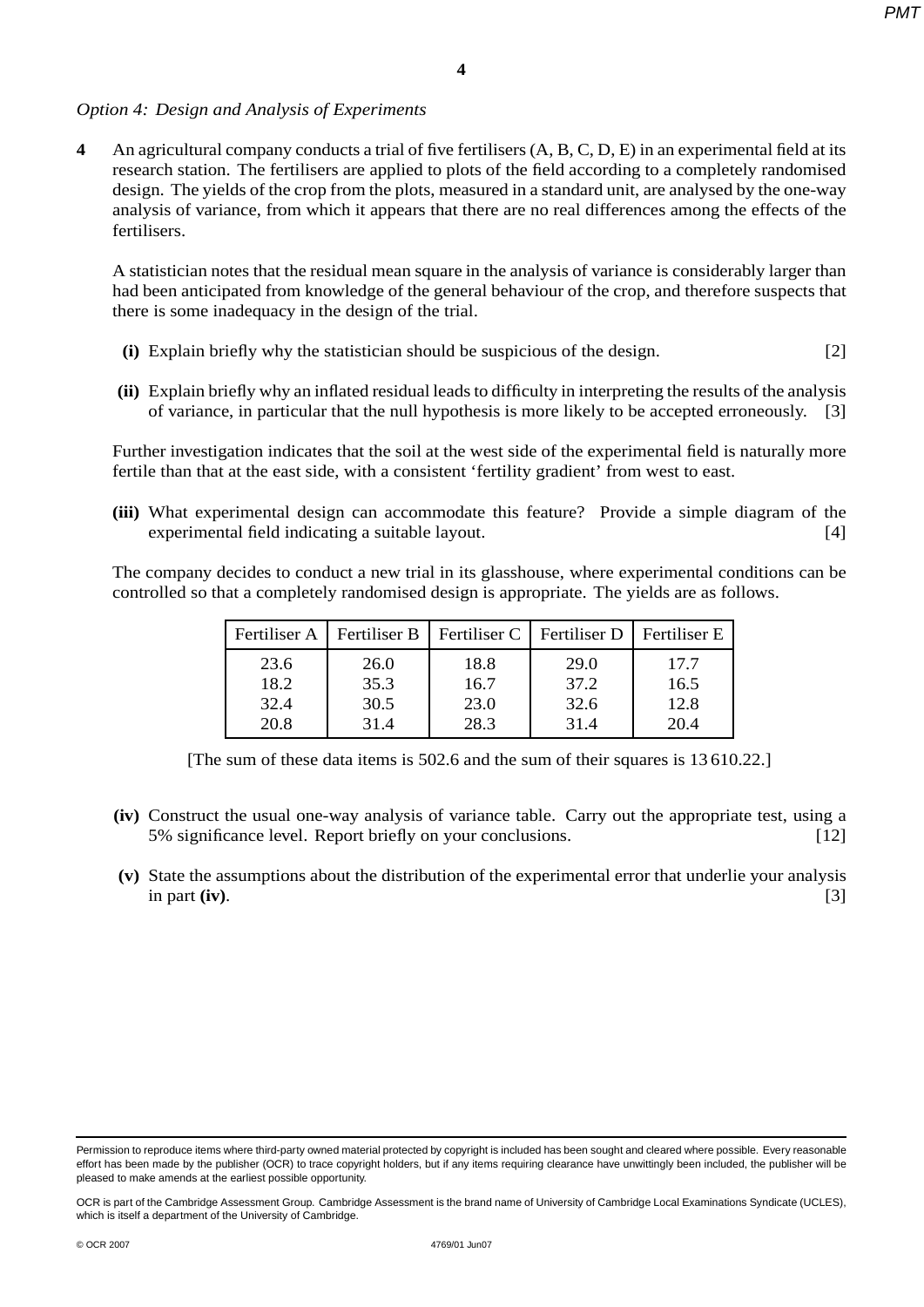

**ADVANCED GCE 4769/01 MATHEMATICS (MEI)**

Statistics 4

**FRIDAY 6 JUNE 2008 Afternoon** Time: 1 hour 30 minutes

**Additional materials:** Answer Booklet (8 pages) Graph paper MEI Examination Formulae and Tables (MF2)

# **INSTRUCTIONS TO CANDIDATES**

- **•** Write your name, centre number and candidate number in the spaces provided on the answer booklet.
- **•** Read each question carefully and make sure you know what you have to do before starting your answer.
- **•** Answer any **three** questions.
- **•** You are permitted to use a graphical calculator in this paper.
- **•** Final answers should be given to a degree of accuracy appropriate to the context.

#### **INFORMATION FOR CANDIDATES**

- The number of marks is given in brackets  $\lceil \cdot \rceil$  at the end of each question or part question.
- **•** The total number of marks for this paper is 72.
- **•** You are advised that an answer may receive **no marks** unless you show sufficient detail of the working to indicate that a correct method is being used.

#### This document consists of **4** printed pages.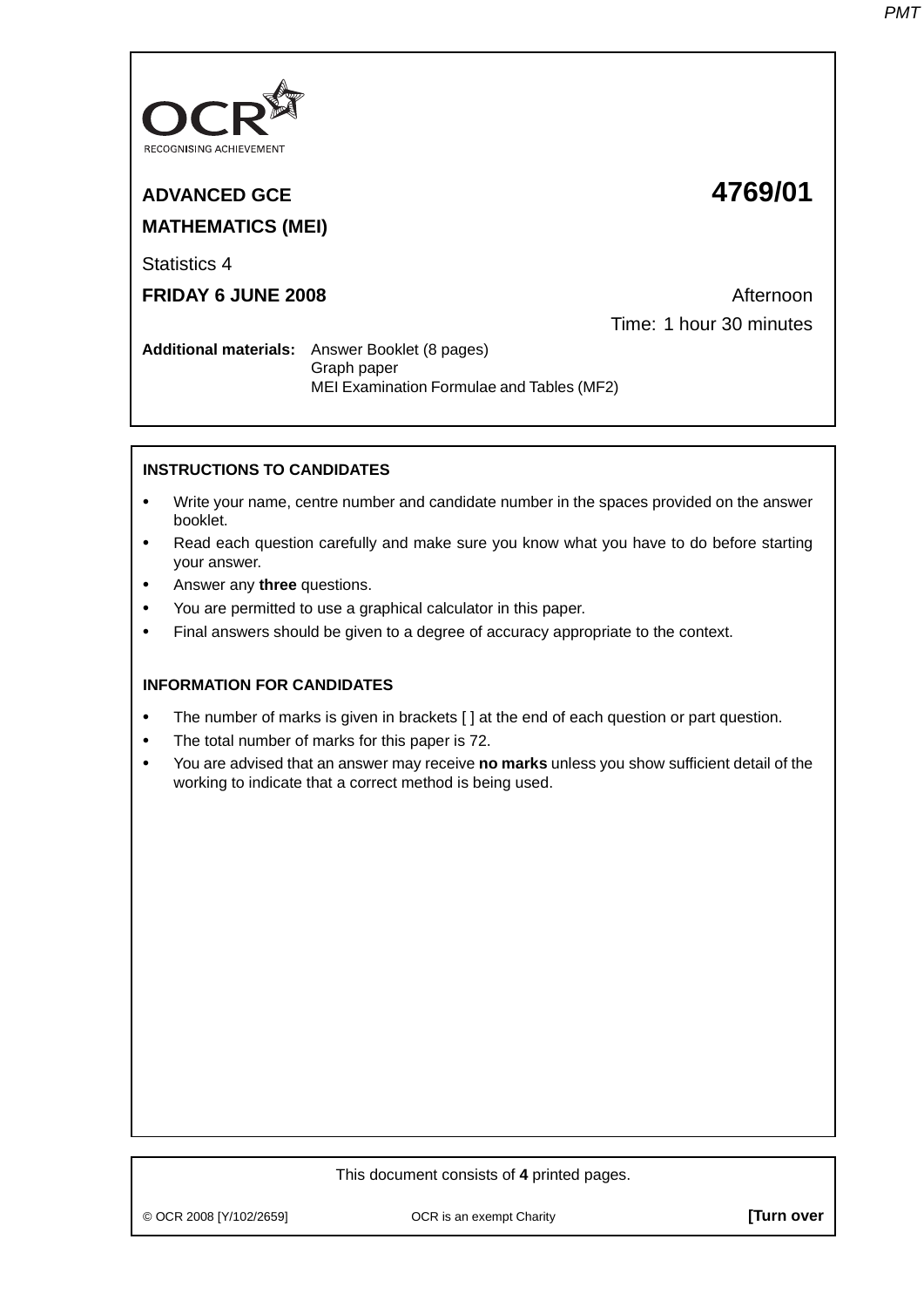#### *Option 1: Estimation*

**1** The random variable *X* has the Poisson distribution with parameter  $\theta$  so that its probability function is

$$
P(X = x) = {e^{-\theta} \theta^x \over x!}, \qquad x = 0, 1, 2, \dots,
$$

where  $\theta$  ( $\theta > 0$ ) is unknown. A random sample of *n* observations from *X* is denoted by  $X_1, X_2, \ldots, X_n$ .

**(i)** Find  $\hat{\theta}$ , the maximum likelihood estimator of  $\theta$ . [9]

The value of  $P(X = 0)$  is denoted by  $\lambda$ .

- (ii) Write down an expression for  $\lambda$  in terms of  $\theta$ . [1]
- **(iii)** Let *R* denote the number of observations in the sample with value zero. By considering the binomial distribution with parameters *n* and  $e^{-\theta}$ , write down E(*R*) and Var(*R*). Deduce that the observed *proportion* of observations in the sample with value zero, denoted by  $\tilde{\lambda}$ , is an unbiased estimator of  $\lambda$  with variance  $\frac{e^{-\theta}(1-e^{-\theta})}{n}$ .  $[7]$
- **(iv)** In large samples, the variance of the maximum likelihood estimator of λ may be taken as  $\frac{\theta e^{-2\theta}}{n}$ . Use this and the appropriate result from part (iii) to show that the relative efficiency of  $\tilde{\lambda}$  with respect to the maximum likelihood estimator is  $\frac{\theta}{a}$  $e^{\theta}$  – 1 . Show that this expression is always less than 1. Show also that it is near 1 if  $\theta$  is small and near 0 if  $\theta$  is large. [7]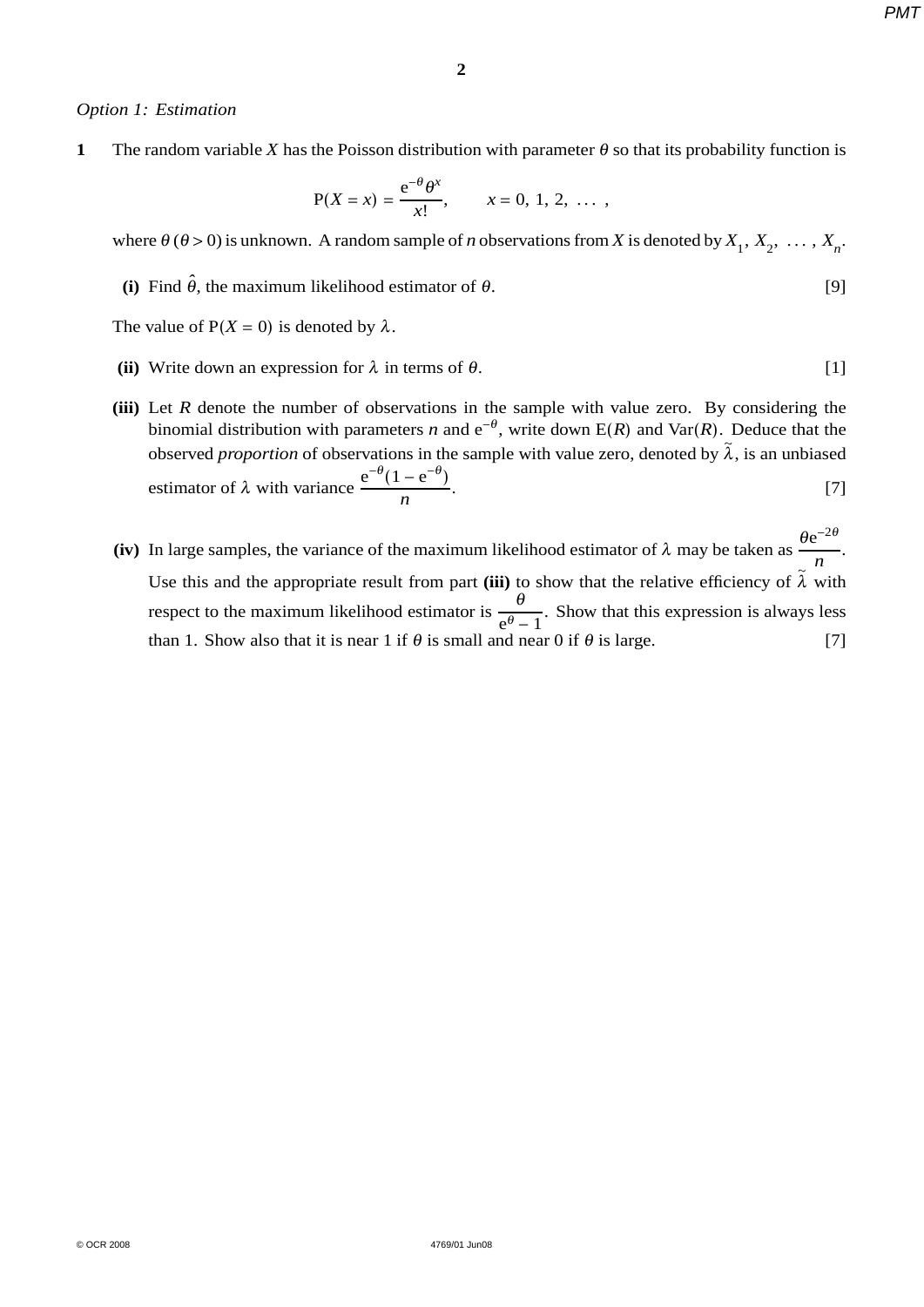# *Option 2: Generating Functions*

- **2** Independent trials, on each of which the probability of a 'success' is  $p (0 < p < 1)$ , are being carried out. The random variable *X* counts the number of trials up to and including that on which the first success is obtained. The random variable *Y* counts the number of trials up to and including that on which the *n*th success is obtained.
	- (i) Write down an expression for  $P(X = x)$  for  $x = 1, 2, \ldots$ . Show that the probability generating function of *X* is

$$
G(t) = pt(1 - qt)^{-1}
$$

where  $q = 1 - p$ , and hence that the mean and variance of *X* are

$$
\mu = \frac{1}{p} \quad \text{and} \quad \sigma^2 = \frac{q}{p^2}
$$
 [11]

respectively.

**(ii)** Explain why the random variable *Y* can be written as

$$
Y = X_1 + X_2 + \ldots + X_n
$$

where the  $X_i$  are independent random variables each distributed as  $X$ . Hence write down the probability generating function, the mean and the variance of  $Y$ . [5] probability generating function, the mean and the variance of *Y*.

- **(iii)** State an approximation to the distribution of *Y* for large *n*. [1]
- **(iv)** The aeroplane used on a certain flight seats 140 passengers. The airline seeks to fill the plane, but its experience is that not all the passengers who buy tickets will turn up for the flight. It uses the random variable *Y* to model the situation, with  $p = 0.8$  as the probability that a passenger turns up. Find the probability that it needs to sell at least 160 tickets to get 140 passengers who turn up.

Suggest a reason why the model might not be appropriate. [7]

#### *Option 3: Inference*

**3 (i)** Explain the meaning of the following terms in the context of hypothesis testing: Type I error, Type II error, operating characteristic. [6]

A machine fills salt containers that will be sold in shops. The containers are supposed to contain 750 g of salt. The machine operates in such a way that the amount of salt delivered to each container is a Normally distributed random variable with standard deviation 20 g. The machine should be calibrated in such a way that the mean amount delivered,  $\mu$ , is 750 g.

Each hour, a random sample of 9 containers is taken from the previous hour's output and the sample mean amount of salt is determined. If this is between 735 g and 765 g, the previous hour's output is accepted. If not, the previous hour's output is rejected and the machine is recalibrated.

- **(ii)** Find the probability of rejecting the previous hour's output if the machine is properly calibrated. Comment on your result. [6]
- (iii) Find the probability of accepting the previous hour's output if  $\mu = 725$  g. Comment on your result. result. [6]
- **(iv)** Obtain an expression for the operating characteristic of this testing procedure in terms of the cumulative distribution function  $\Phi(z)$  of the standard Normal distribution. Evaluate the operating characteristic for the following values (in g) of  $\mu$ : 720, 730, 740, 750, 760, 770, 780. [6]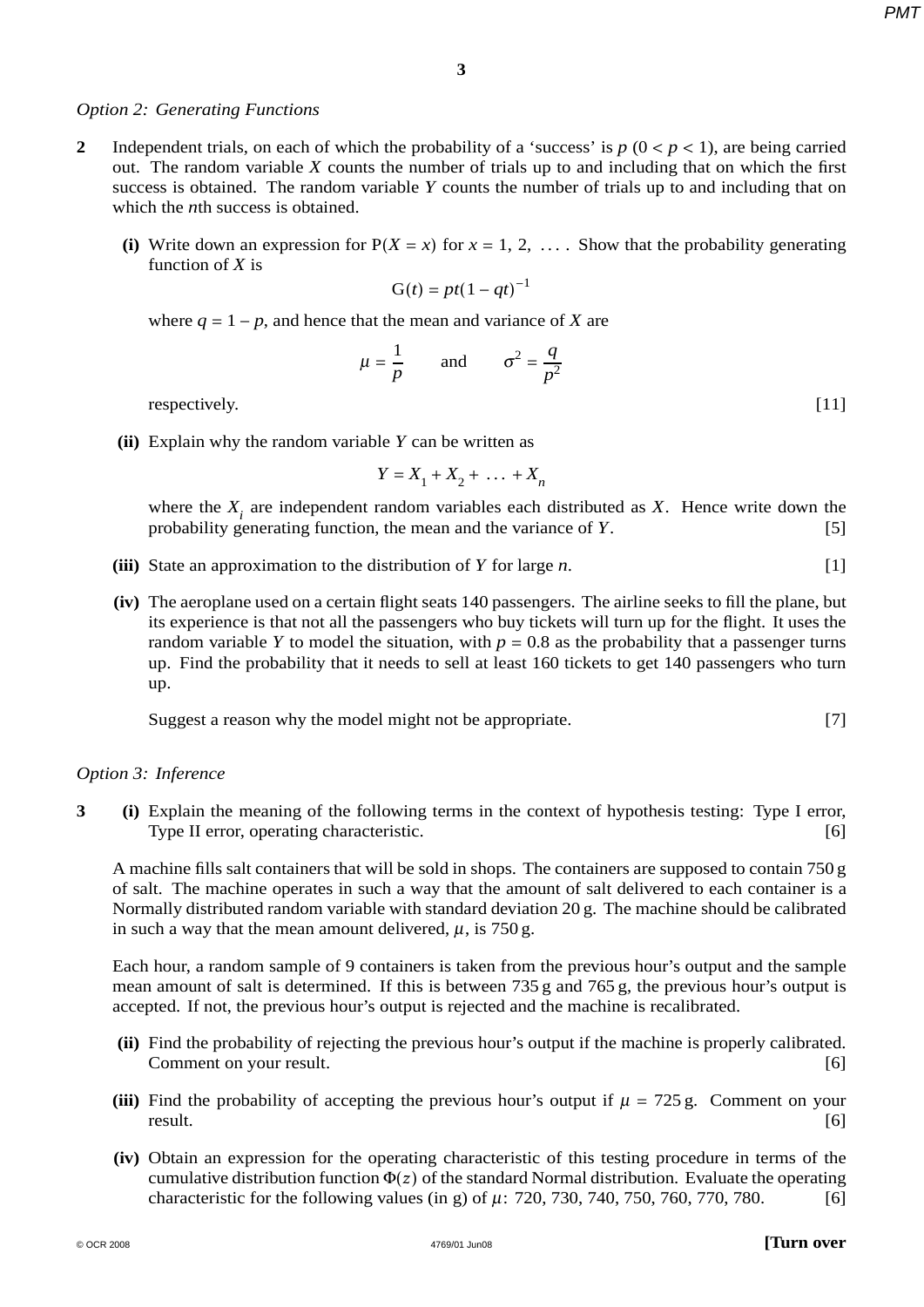## *Option 4: Design and Analysis of Experiments*

- **4 (i)** State the usual model, including the accompanying distributional assumptions, for the one-way analysis of variance. Interpret the terms in the model. [9]
	- **(ii)** An examinations authority is considering using an external contractor for the typesetting and printing of its examination papers. Four contractors are being investigated. A random sample of 20 examination papers over the entire range covered by the authority is selected and 5 are allocated at random to each contractor for preparation. The authority carefully checks the printed papers for errors and assigns a score to each to indicate the overall quality (higher scores represent better quality). The scores are as follows.

|    | Contractor A   Contractor B   Contractor C   Contractor D |    |    |
|----|-----------------------------------------------------------|----|----|
|    | 54                                                        | 56 |    |
| 49 | 45                                                        | 45 | 36 |
| 50 | 50                                                        | 54 | 46 |
| 44 | 50                                                        | 50 | 38 |
| 56 |                                                           |    |    |

[The sum of these data items is 936 and the sum of their squares is 44 544.]

Construct the usual one-way analysis of variance table. Carry out the appropriate test, using a 5% significance level. Report briefly on your conclusions. [12]

**(iii)** The authority thinks that there might be differences in the ways the contractors cope with the preparation of examination papers in different subject areas. For this purpose, the subject areas are broadly divided into mathematics, sciences, languages, humanities, and others. The authority wishes to design a further investigation, ensuring that each of these subject areas is covered by each contractor. Name the experimental design that should be used and describe briefly the layout of the investigation. [3]

Permission to reproduce items where third-party owned material protected by copyright is included has been sought and cleared where possible. Every reasonable effort has been made by the publisher (OCR) to trace copyright holders, but if any items requiring clearance have unwittingly been included, the publisher will be pleased to make amends at the earliest possible opportunity.

OCR is part of the Cambridge Assessment Group. Cambridge Assessment is the brand name of University of Cambridge Local Examinations Syndicate (UCLES), which is itself a department of the University of Cambridge.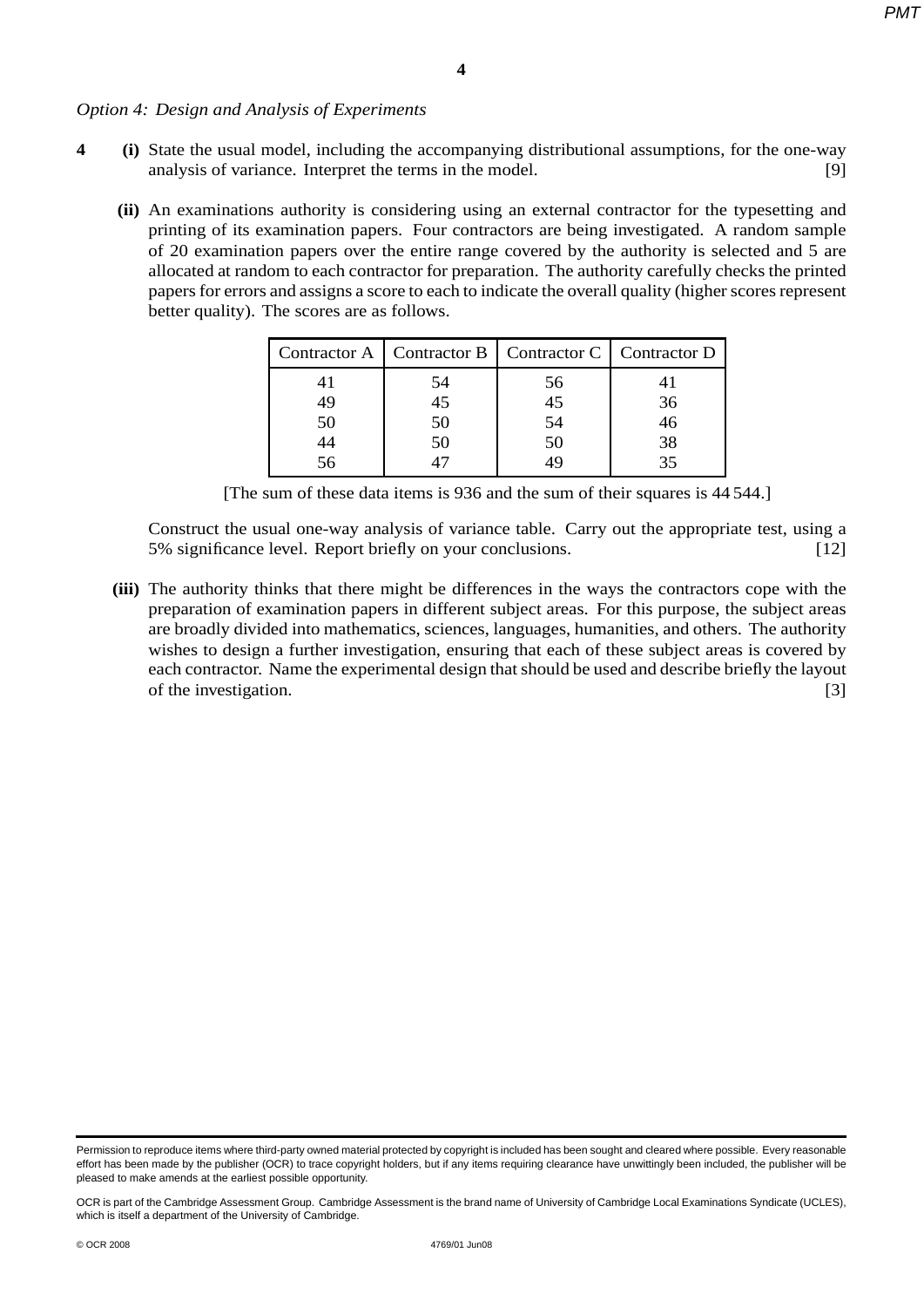

# **ADVANCED GCE MATHEMATICS (MEI) 4769** Statistics 4

Candidates answer on the Answer Booklet

#### **OCR Supplied Materials:**

- 8 page Answer Booklet
- Graph paper
- MEI Examination Formulae and Tables (MF2)

#### **Other Materials Required:**

None

**Monday 15 June 2009 Afternoon**

**Duration:** 1 hour 30 minutes



#### **INSTRUCTIONS TO CANDIDATES**

- Write your name clearly in capital letters, your Centre Number and Candidate Number in the spaces provided on the Answer Booklet.
- Use black ink. Pencil may be used for graphs and diagrams only.
- Read each question carefully and make sure that you know what you have to do before starting your answer.
- Answer any **three** questions.
- Do **not** write in the bar codes.
- You are permitted to use a graphical calculator in this paper.
- Final answers should be given to a degree of accuracy appropriate to the context.

#### **INFORMATION FOR CANDIDATES**

- The number of marks is given in brackets **[ ]** at the end of each question or part question.
- You are advised that an answer may receive **no marks** unless you show sufficient detail of the working to indicate that a correct method is being used.
- The total number of marks for this paper is **72**.
- This document consists of **4** pages. Any blank pages are indicated.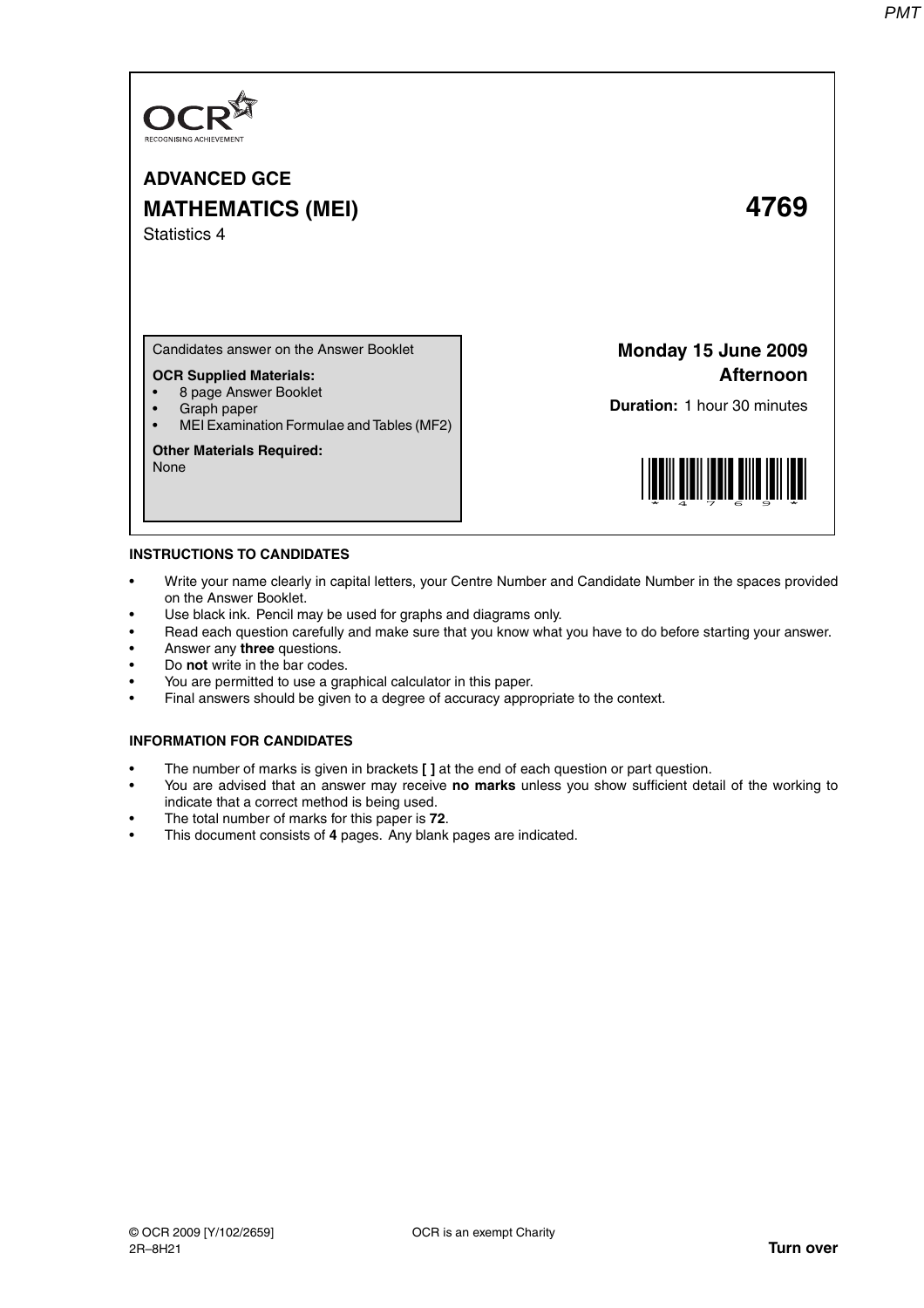#### *Option 1: Estimation*

**1** An industrial process produces components. Some of the components contain faults. The number of faults in a component is modelled by the random variable *X* with probability function

 $P(X = x) = \theta(1 - \theta)^{x}$  for  $x = 0, 1, 2, ...$ 

where  $\theta$  is a parameter with  $0 < \theta < 1$ . The numbers of faults in different components are independent.

A random sample of *n* components is inspected.  $n_0$  are found to have no faults,  $n_1$  to have one fault and the remainder  $(n - n_0 - n_1)$  to have two or more faults.

(i) Find  $P(X \ge 2)$  and hence show that the likelihood is

$$
L(\theta) = \theta^{n_0 + n_1} (1 - \theta)^{2n - 2n_0 - n_1}.
$$
 [5]

- (ii) Find the maximum likelihood estimator  $\hat{\theta}$  of  $\theta$ . You are not required to verify that any turning point you locate is a maximum. **[6]**
- (iii) Show that  $E(X) = \frac{1-\theta}{\theta}$ . Deduce that another plausible estimator of  $\theta$  is  $\tilde{\theta} =$ 1  $1 + \overline{X}$ where  $\overline{X}$  is the sample mean. What additional information is needed in order to calculate the value of this estimator? **[6]**
- (iv) You are given that, in large samples,  $\tilde{\theta}$  may be taken as Normally distributed with mean  $\theta$  and variance  $\theta^2(1-\theta)/n$ . Use this to obtain a 95% confidence interval for  $\theta$  for the case when 100 components are inspected and it is found that 92 have no faults, 6 have one fault and the remaining 2 have exactly four faults each. **[7]**

#### *Option 2: Generating Functions*

**2 (i)** The random variable *Z* has the standard Normal distribution with probability density function

$$
f(z) = \frac{1}{\sqrt{2\pi}} e^{-z^2/2}, \quad -\infty < z < \infty.
$$

Obtain the moment generating function of *Z*. **[8]**

- (ii) Let  $M_Y(t)$  denote the moment generating function of the random variable *Y*. Show that the moment generating function of the random variable  $aY + b$ , where *a* and *b* are constants, is e *bt*M*<sup>Y</sup>* (*at*). **[4]**
- **(iii)** Use the results in parts **(i)** and **(ii)** to obtain the moment generating function  $M_X(t)$  of the random variable *X* having the Normal distribution with parameters  $\mu$  and  $\sigma^2$ . **[4]**
- **(iv)** If  $W = e^X$  where *X* is as in part **(iii)**, *W* is said to have a lognormal distribution. Show that, for any positive integer *k*, the expected value of  $W^k$  is  $M_X(k)$ . Use this result to find the expected value and variance of the lognormal distribution. **[8]**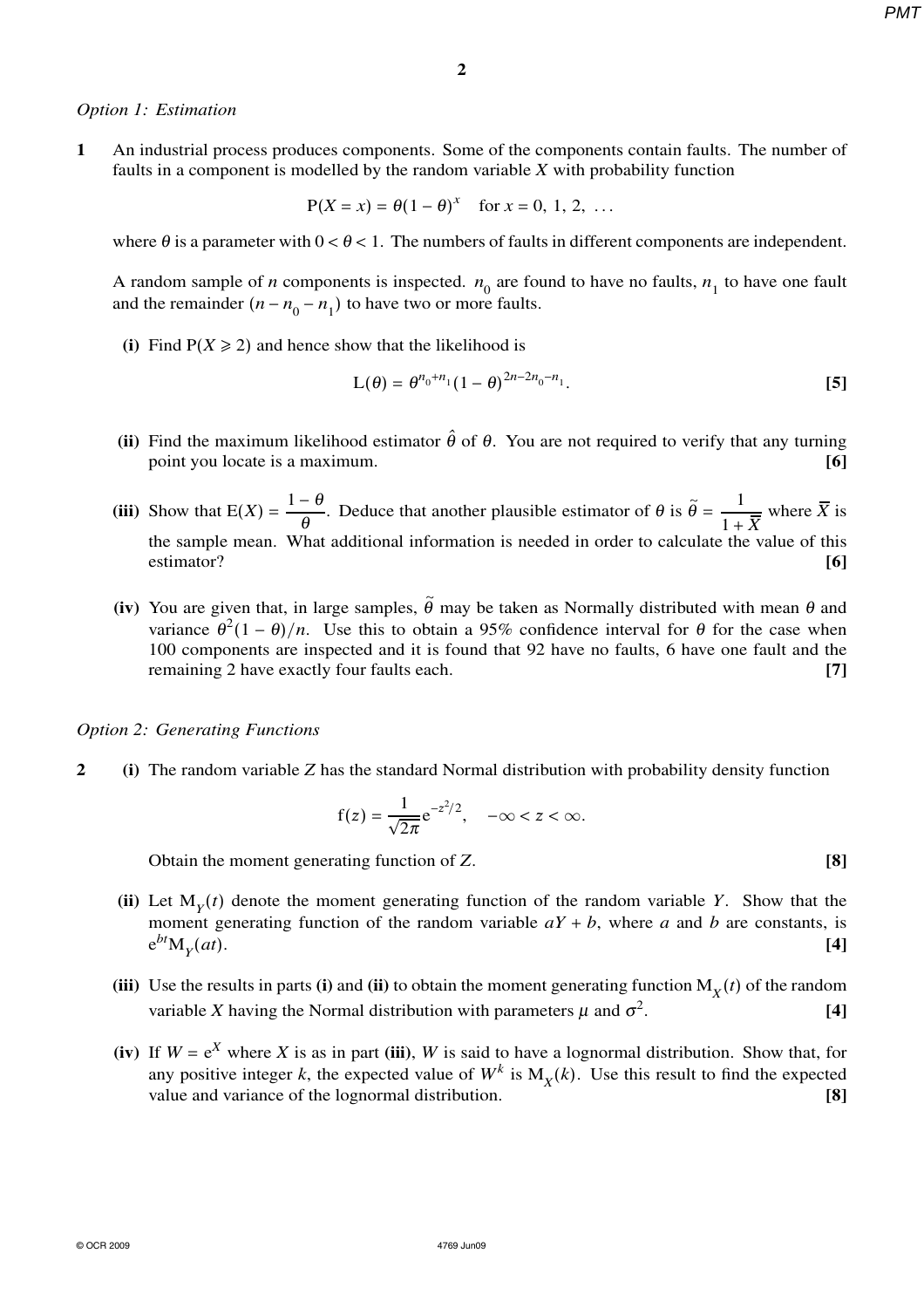#### *Option 3: Inference*

**3 (i)** At a waste disposal station, two methods for incinerating some of the rubbish are being compared. Of interest is the amount of particulates in the exhaust, which can be measured over the working day in a convenient unit of concentration. It is assumed that the underlying distributions of concentrations of particulates are Normal. It is also assumed that the underlying variances are equal. During a period of several months, measurements are made for method A on a random sample of 10 working days and for method B on a separate random sample of 7 working days, with results, in the convenient unit, as follows.

| Method A 124.8 136.4 116.6 129.1 140.7 120.2 124.6 127.5 111.8 130.3 |  |  |  |  |  |
|----------------------------------------------------------------------|--|--|--|--|--|
| Method B 130.4 136.2 119.8 150.6 143.5 126.1 130.7                   |  |  |  |  |  |

Use a *t* test at the 10% level of significance to examine whether either method is better in resulting, on the whole, in a lower concentration of particulates. State the null and alternative hypotheses under test. **[10]**

**(ii)** The company's statistician criticises the design of the trial in part **(i)** on the grounds that it is not paired. Summarise the arguments the statistician will have used. A new trial is set up with a paired design, measuring the concentrations of particulates on a random sample of 9 paired occasions. The results are as follows.

| Pair                                                                             |  |  | VI | VIII |  |
|----------------------------------------------------------------------------------|--|--|----|------|--|
| Method A   119.6   127.6   141.3   139.5   141.3   124.1   116.6   136.2   128.8 |  |  |    |      |  |
| Method B   112.2   128.8   130.2   134.0   135.1   120.4   116.9   134.4   125.2 |  |  |    |      |  |

Use a *t* test at the 5% level of significance to examine the same hypotheses as in part **(i)**. State the underlying distributional assumption that is needed in this case. **[10]**

**(iii)** State the names of procedures that could be used in the situations of parts **(i)** and **(ii)** if the underlying distributional assumptions could not be made. What hypotheses would be under test? **[4]**

**[Question 4 is printed overleaf.]**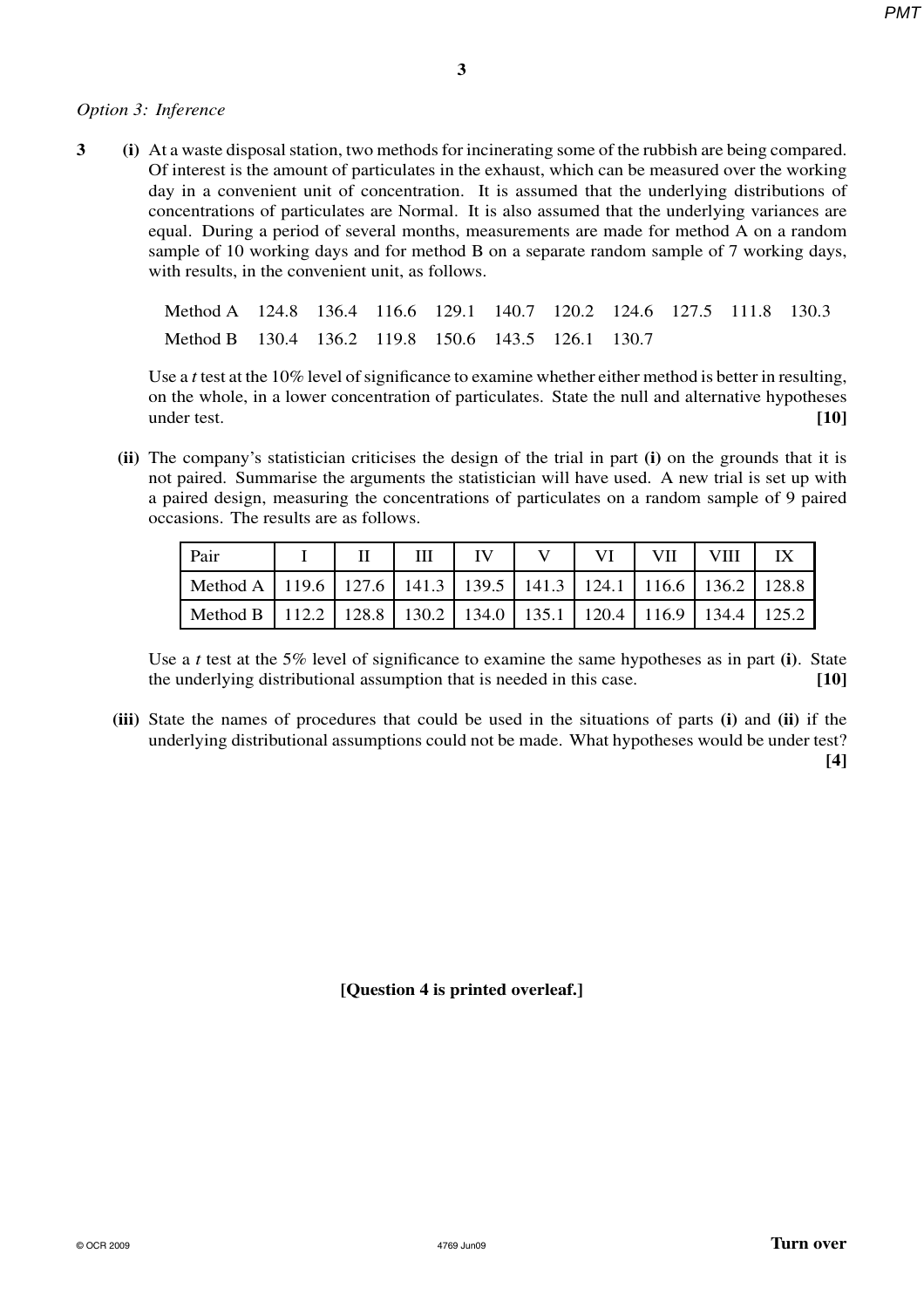*Option 4: Design and Analysis of Experiments*

- **4 (i)** Describe, with the aid of a specific example, an experimental situation for which a Latin square design is appropriate, indicating carefully the features which show that a completely randomised or randomised blocks design would be inappropriate. **[9]**
	- **(ii)** The model for the one-way analysis of variance may be written, in a customary notation, as

$$
x_{ij} = \mu + \alpha_i + e_{ij}.
$$

State the distributional assumptions underlying  $e_{ij}$  in this model. What is the interpretation of the term  $\alpha$ <sup>2</sup> ? **[5]**

**(iii)** An experiment for comparing 5 treatments is carried out, with a total of 20 observations. A partial one-way analysis of variance table for the analysis of the results is as follows.

| Source of variation | Sums of<br>squares | Degrees of<br>freedom | Mean squares | Mean square<br>ratio |
|---------------------|--------------------|-----------------------|--------------|----------------------|
| Between treatments  |                    |                       |              |                      |
| Residual            | 68.76              |                       |              |                      |
| Total               | 161.06             |                       |              |                      |

Copy and complete the table, and carry out the appropriate test using a 1% significance level.

**[10]**



#### **Copyright Information**

OCR is committed to seeking permission to reproduce all third-party content that it uses in its assessment materials. OCR has attempted to identify and contact all copyright holders whose work is used in this paper. To avoid the issue of disclosure of answer-related information to candidates, all copyright acknowledgements are reproduced in the OCR Copyright Acknowledgements Booklet. This is produced for each series of examinations, is given to all schools that receive assessment material and is freely available to download from our public website (www.ocr.org.uk) after the live examination series.

If OCR has unwittingly failed to correctly acknowledge or clear any third-party content in this assessment material, OCR will be happy to correct its mistake at the earliest possible opportunity. For queries or further information please contact the Copyright Team, First Floor, 9 Hills Road, Cambridge CB2 1PB.

OCR is part of the Cambridge Assessment Group; Cambridge Assessment is the brand name of University of Cambridge Local Examinations Syndicate (UCLES), which is itself a department of the University of Cambridge.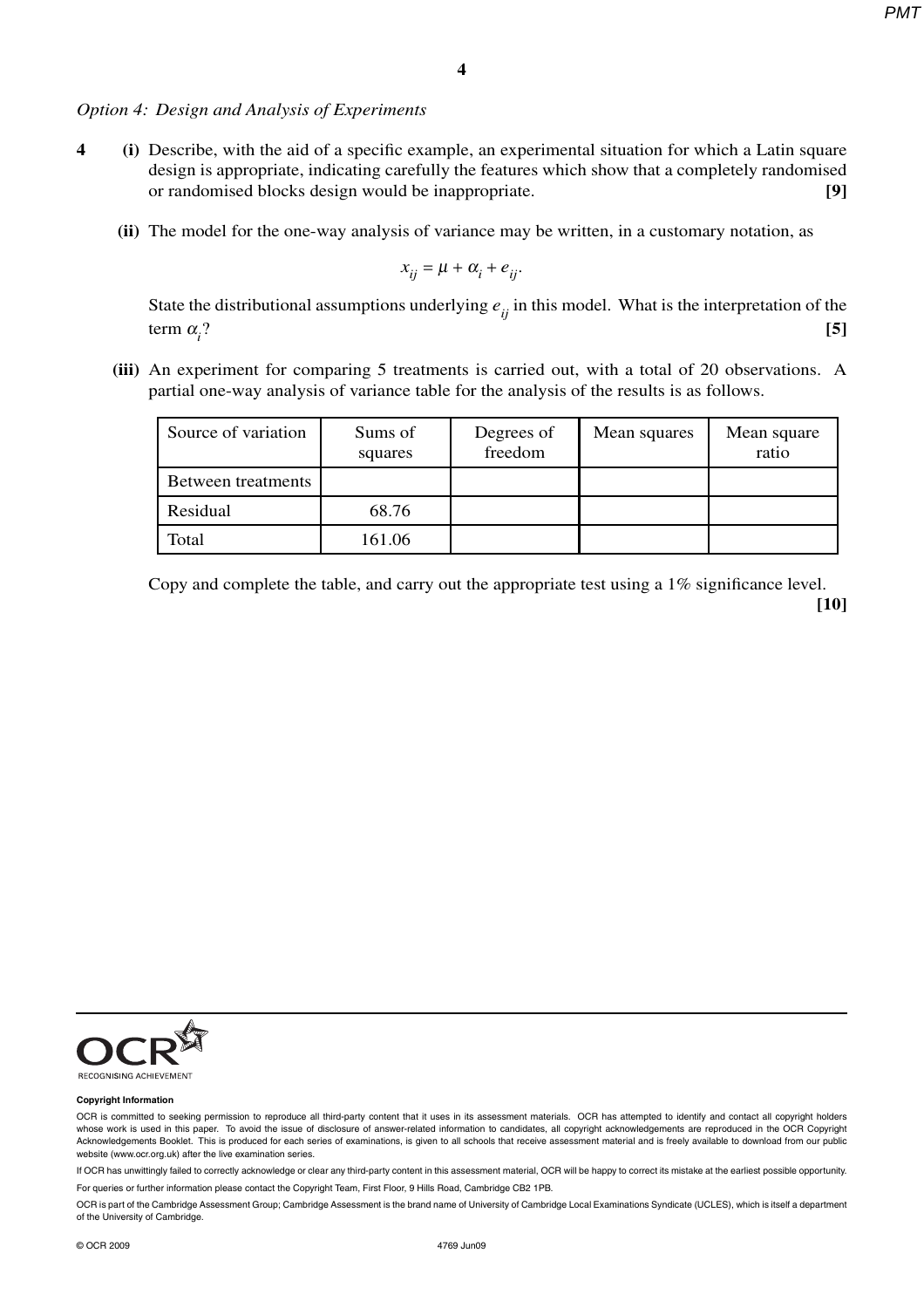

**ADVANCED GCE MATHEMATICS (MEI) 4769** Statistics 4

Candidates answer on the Answer Booklet

#### **OCR Supplied Materials:**

- 8 page Answer Booklet
- Graph paper<br>• MELExamina
- MEI Examination Formulae and Tables (MF2)

#### **Other Materials Required:**

• Scientific or graphical calculator

**Friday 18 June 2010 Afternoon**

**Duration:** 1 hour 30 minutes



#### **INSTRUCTIONS TO CANDIDATES**

- Write your name clearly in capital letters, your Centre Number and Candidate Number in the spaces provided on the Answer Booklet.
- Use black ink. Pencil may be used for graphs and diagrams only.
- Read each question carefully and make sure that you know what you have to do before starting your answer.
- Answer any **three** questions.
- Do **not** write in the bar codes.
- You are permitted to use a graphical calculator in this paper.
- Final answers should be given to a degree of accuracy appropriate to the context.

#### **INFORMATION FOR CANDIDATES**

- The number of marks is given in brackets **[ ]** at the end of each question or part question.
- You are advised that an answer may receive **no marks** unless you show sufficient detail of the working to indicate that a correct method is being used.
- The total number of marks for this paper is **72**.
- This document consists of **4** pages. Any blank pages are indicated.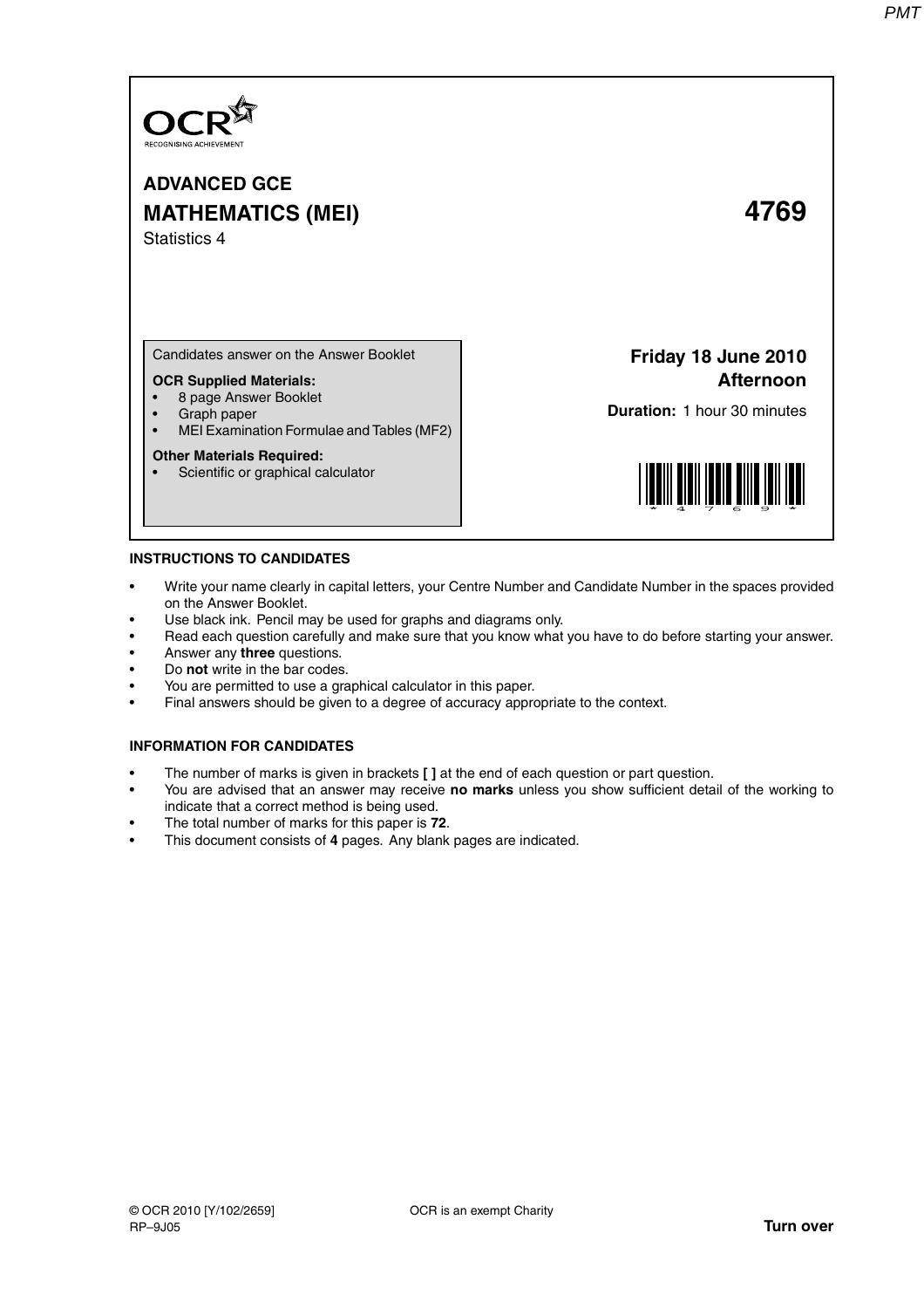#### *Option 1: Estimation*

**1** The random variable *X* has probability density function

$$
f(x) = \frac{xe^{-x/\lambda}}{\lambda^2} \qquad (x > 0),
$$

where  $\lambda$  is a parameter ( $\lambda > 0$ ).  $X_1, X_2, ..., X_n$  are *n* independent observations on *X*, and  $\overline{X} = \frac{1}{n}$ *n n* ∑ *i*=1 *Xi* is their mean.

- (i) Obtain E(*X*) and deduce that  $\hat{\lambda} = \frac{1}{2}\overline{X}$  is an unbiased estimator of  $\lambda$ . [7]
- (ii) Obtain Var $(\hat{\lambda})$ .  $\hat{\lambda}$ ). [7]
- **(iii)** Explain why the results in parts **(i)** and **(ii)** indicate that  $\hat{\lambda}$  is a good estimator of  $\lambda$  in large samples. **[2]**
- **(iv)** Suppose that  $n = 3$  and consider the alternative estimator

$$
\widetilde{\lambda} = \frac{1}{8}X_1 + \frac{1}{4}X_2 + \frac{1}{8}X_3.
$$

Show that  $\tilde{\lambda}$  is an unbiased estimator of  $\lambda$ . Find the relative efficiency of  $\tilde{\lambda}$  compared with  $\hat{\lambda}$ . Which estimator do you prefer in this case? **[8]** 

#### *Option 2: Generating Functions*

- **2** The random variable *X* has the Poisson distribution with parameter  $\lambda$ .
	- (i) Show that the probability generating function of *X* is  $G(t) = e^{\lambda(t-1)}$ . **[3]**
	- (ii) Hence obtain the mean  $\mu$  and variance  $\sigma^2$ of *X*. **[5]**
	- **(iii)** Write down the mean and variance of the random variable  $Z = \frac{X \mu}{\sigma}$ σ . **[2]**
	- **(iv)** Write down the moment generating function of *X*. State the linear transformation result for moment generating functions and use it to show that the moment generating function of *Z* is

$$
M_Z(\theta) = e^{f(\theta)} \quad \text{where } f(\theta) = \lambda \left( e^{\theta/\sqrt{\lambda}} - \frac{\theta}{\sqrt{\lambda}} - 1 \right). \tag{7}
$$

- (v) Show that the limit of  $M_Z(\theta)$  as  $\lambda \to \infty$  is  $e^{\theta^2/2}$ . **[4]**
- (vi) Explain briefly why this implies that the distribution of *Z* tends to N(0, 1) as  $\lambda \to \infty$ . What does this imply about the distribution of *X* as  $\lambda \to \infty$ ? this imply about the distribution of *X* as  $\lambda \to \infty$ ?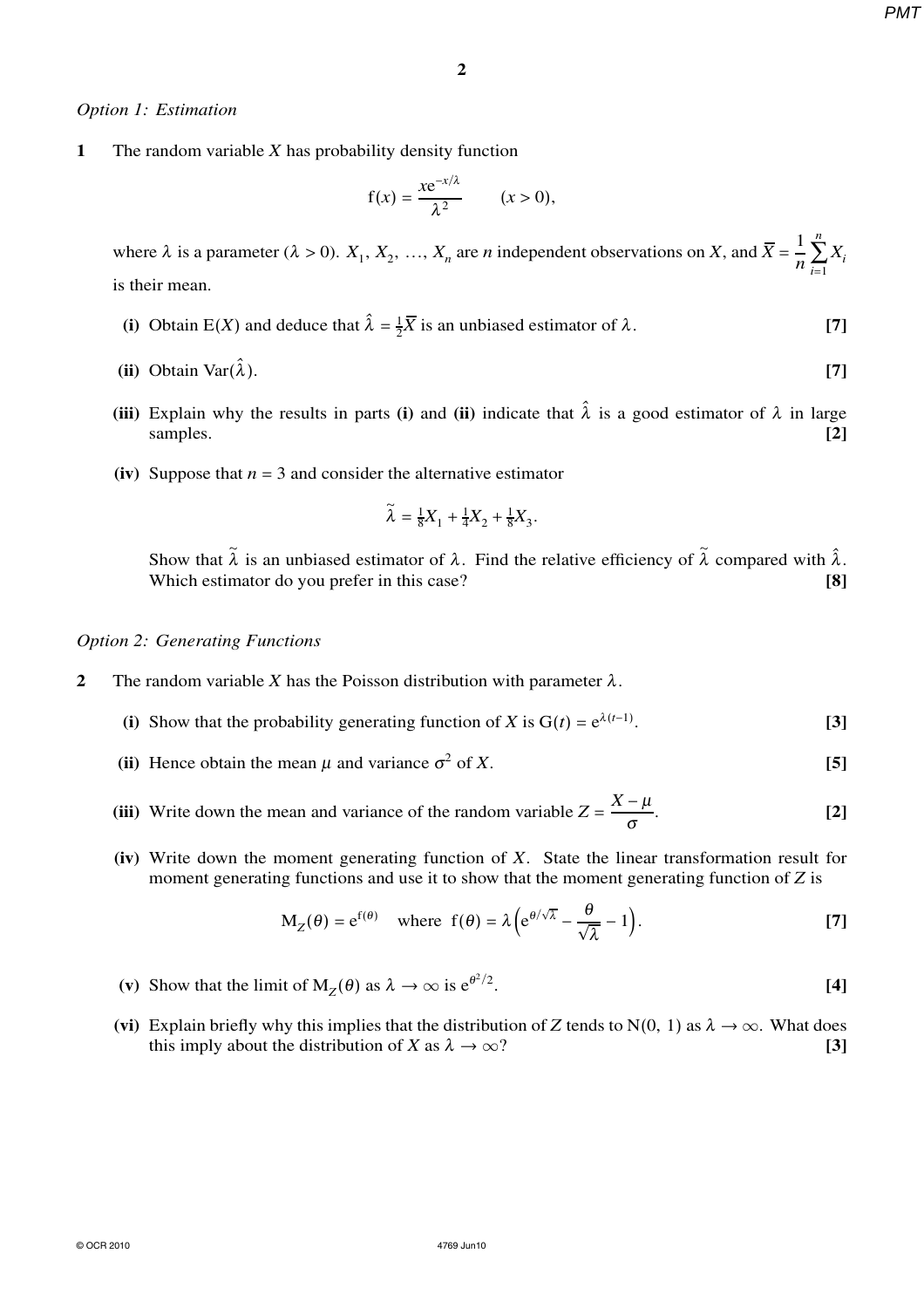#### *Option 3: Inference*

- **3** At a factory, two production lines are in use for making steel rods. A critical dimension is the diameter of a rod. For the first production line, it is assumed from experience that the diameters are Normally distributed with standard deviation 1.2 mm. For the second production line, it is assumed from experience that the diameters are Normally distributed with standard deviation 1.4 mm. It is desired to test whether the mean diameters for the two production lines,  $\mu_1$  and  $\mu_2$ , are equal. A random sample of 8 rods is taken from the first production line and, independently, a random sample of 10 rods is taken from the second production line.
	- **(i)** Find the acceptance region for the customary test based on the Normal distribution for the null hypothesis  $\mu_1 = \mu_2$ , against the alternative hypothesis  $\mu_1 \neq \mu_2$ , at the 5% level of significance.

**[6]**

**(ii)** The sample means are found to be 25.8 mm and 24.4 mm respectively. What is the result of the test? Provide a two-sided 99% confidence interval for  $\mu_1 - \mu_2$ . **[7]**

The production lines are modified so that the diameters may be assumed to be of equal (but unknown) variance. However, they may no longer be Normally distributed. A two-sided test of the equality of the population medians is required, at the 5% significance level.

**(iii)** The diameters in independent random samples of sizes 6 and 8 are as follows, in mm.

| First production line 25.9 25.8 25.3 24.7 24.4 25.4            |  |  |  |  |
|----------------------------------------------------------------|--|--|--|--|
| Second production line 23.8 25.6 24.0 23.5 24.1 24.5 24.3 25.1 |  |  |  |  |

Use an appropriate procedure to carry out the test. **[11]** 

**[Question 4 is printed overleaf.]**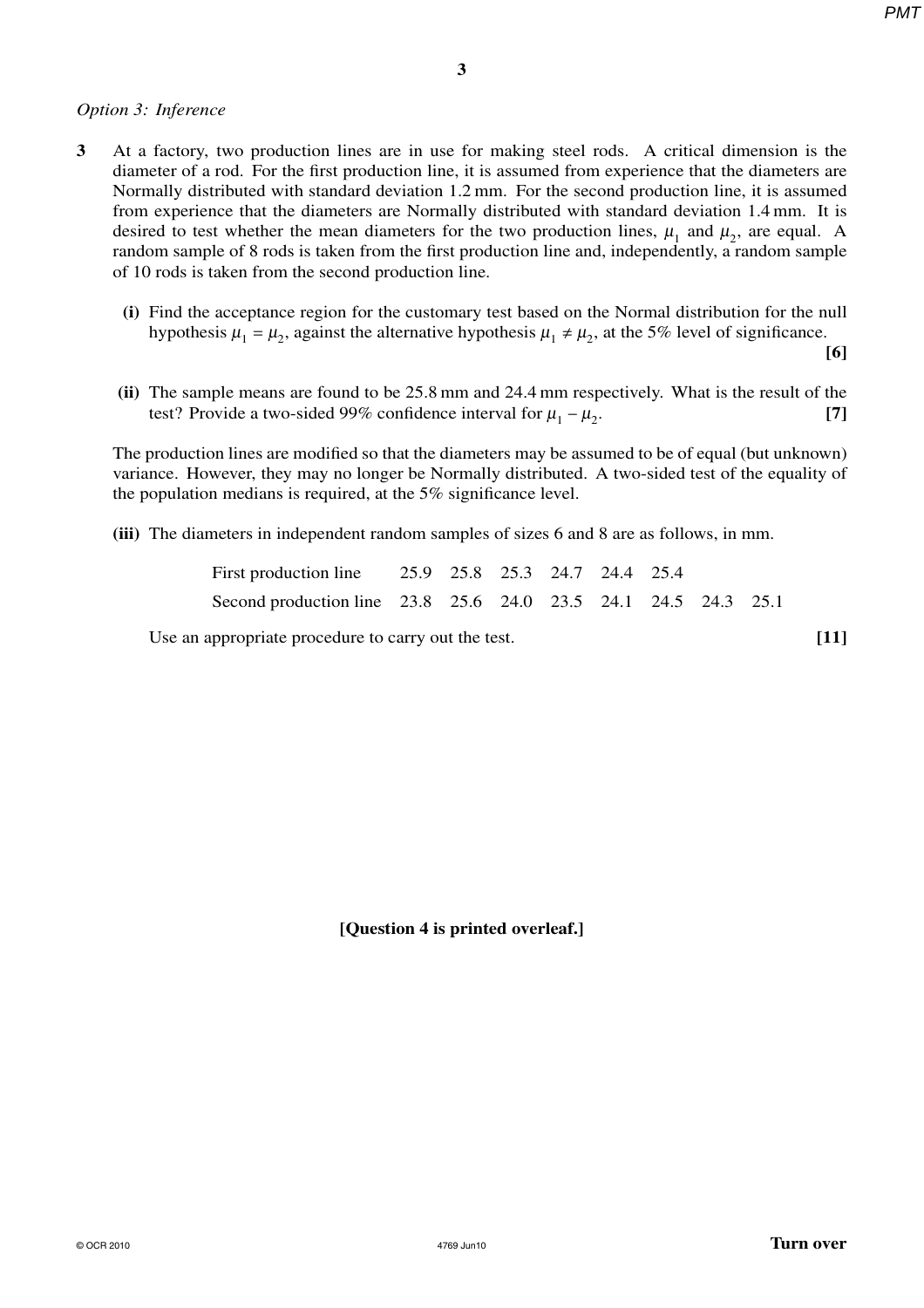#### *Option 4: Design and Analysis of Experiments*

- **4** At an agricultural research station, a trial is made of four varieties (A, B, C, D) of a certain crop in an experimental field. The varieties are grown on plots in the field and their yields are measured in a standard unit.
	- **(i)** It is at first thought that there may be a consistent trend in the natural fertility of the soil in the field from the west side to the east, though no other trends are known. Name an experimental design that should be used in these circumstances and give an example of an experimental layout. **[5]**

Initial analysis suggests that any natural fertility trend may in fact be ignored, so the data from the trial are analysed by one-way analysis of variance.

(ii) The usual model for one-way analysis of variance of the yields  $y_{ij}$  may be written as

$$
y_{ij} = \mu + \alpha_i + e_{ij}
$$

where the  $e_{ij}$  represent the experimental errors. Interpret the other terms in the model. State the usual distributional assumptions for the  $e_{ii}$ . usual distributional assumptions for the  $e_i$ .

**(iii)** The data for the yields are as follows, each variety having been used on 5 plots.

| Variety                      |                              |                              |                              |  |  |  |  |
|------------------------------|------------------------------|------------------------------|------------------------------|--|--|--|--|
| A                            | B                            | C                            | D                            |  |  |  |  |
| 12.3<br>11.9<br>12.8<br>12.2 | 14.2<br>13.1<br>13.1<br>12.5 | 14.1<br>13.2<br>14.6<br>13.7 | 13.6<br>12.8<br>13.3<br>14.3 |  |  |  |  |
| 13.5                         | 12.7                         | 13.4                         | 13.8                         |  |  |  |  |

 $[\Sigma \Sigma y_{ij} = 265.1, \ \Sigma \Sigma y_{ij}^2 = 3524.31.]$ 

Construct the usual one-way analysis of variance table and carry out the usual test, at the 5% significance level. Report briefly on your conclusions. **[12]**



#### **Copyright Information**

OCR is committed to seeking permission to reproduce all third-party content that it uses in its assessment materials. OCR has attempted to identify and contact all copyright holders whose work is used in this paper. To avoid the issue of disclosure of answer-related information to candidates, all copyright acknowledgements are reproduced in the OCR Copyright Acknowledgements Booklet. This is produced for each series of examinations, is given to all schools that receive assessment material and is freely available to download from our public website (www.ocr.org.uk) after the live examination series.

If OCR has unwittingly failed to correctly acknowledge or clear any third-party content in this assessment material, OCR will be happy to correct its mistake at the earliest possible opportunity. For queries or further information please contact the Copyright Team, First Floor, 9 Hills Road, Cambridge CB2 1GE.

OCR is part of the Cambridge Assessment Group; Cambridge Assessment is the brand name of University of Cambridge Local Examinations Syndicate (UCLES), which is itself a department of the University of Cambridge.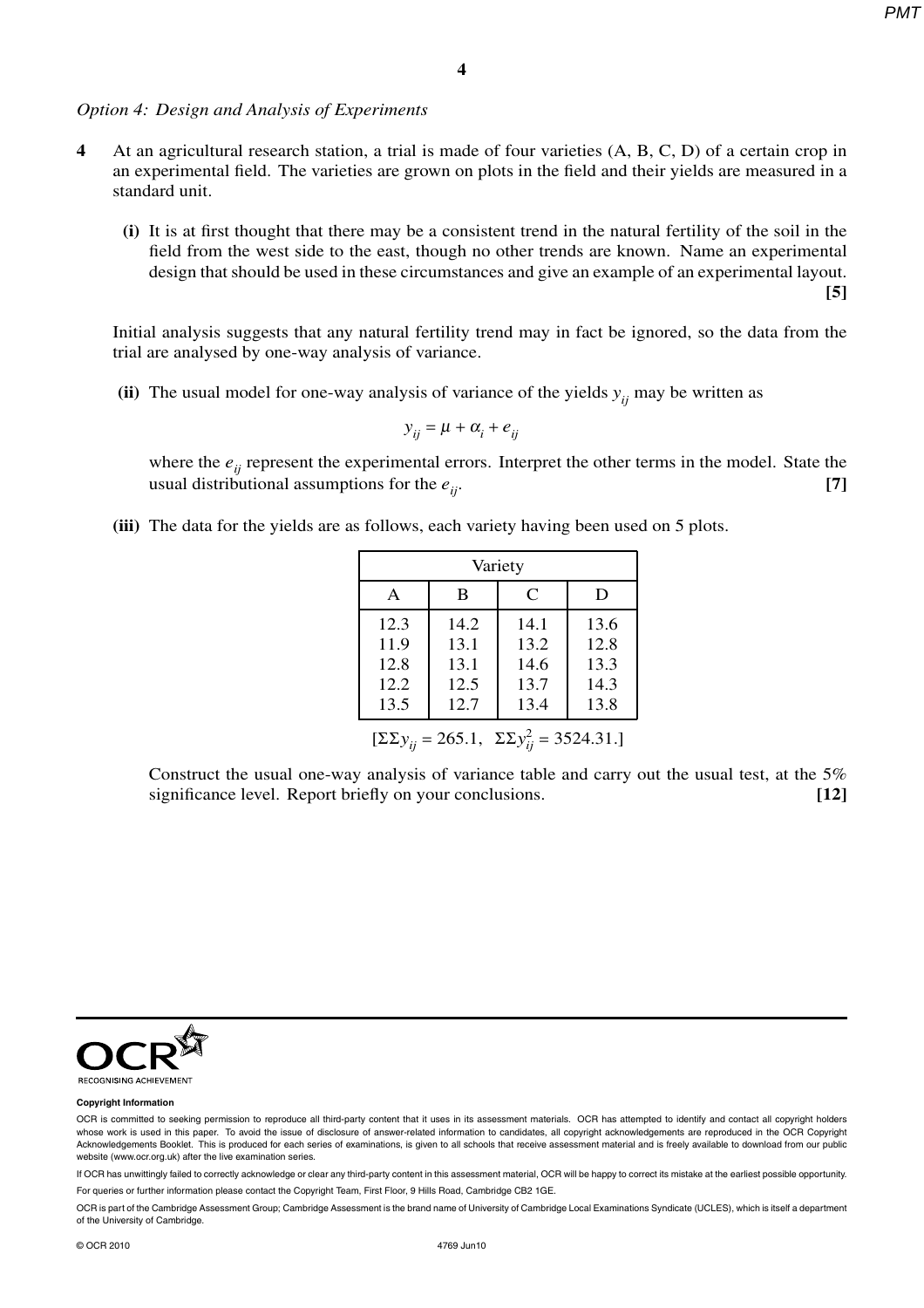

**ADVANCED GCE MATHEMATICS (MEI) 4769** Statistics 4

Candidates answer on the answer booklet.

#### **OCR supplied materials:**

- 8 page answer booklet
- (sent with general stationery)
- MEI Examination Formulae and Tables (MF2)

#### **Other materials required:**

Scientific or graphical calculator

**Thursday 26 May 2011 Morning**

**Duration:** 1 hour 30 minutes



#### **INSTRUCTIONS TO CANDIDATES**

- Write your name, centre number and candidate number in the spaces provided on the answer booklet. Please write clearly and in capital letters.
- Use black ink. Pencil may be used for graphs and diagrams only.
- Read each question carefully. Make sure you know what you have to do before starting your answer.
- Answer any **three** questions.
- Do **not** write in the bar codes.
- You are permitted to use a scientific or graphical calculator in this paper.
- Final answers should be given to a degree of accuracy appropriate to the context.

#### **INFORMATION FOR CANDIDATES**

- The number of marks is given in brackets **[ ]** at the end of each question or part question.
- You are advised that an answer may receive **no marks** unless you show sufficient detail of the working to indicate that a correct method is being used.
- The total number of marks for this paper is **72**.
- This document consists of **4** pages. Any blank pages are indicated.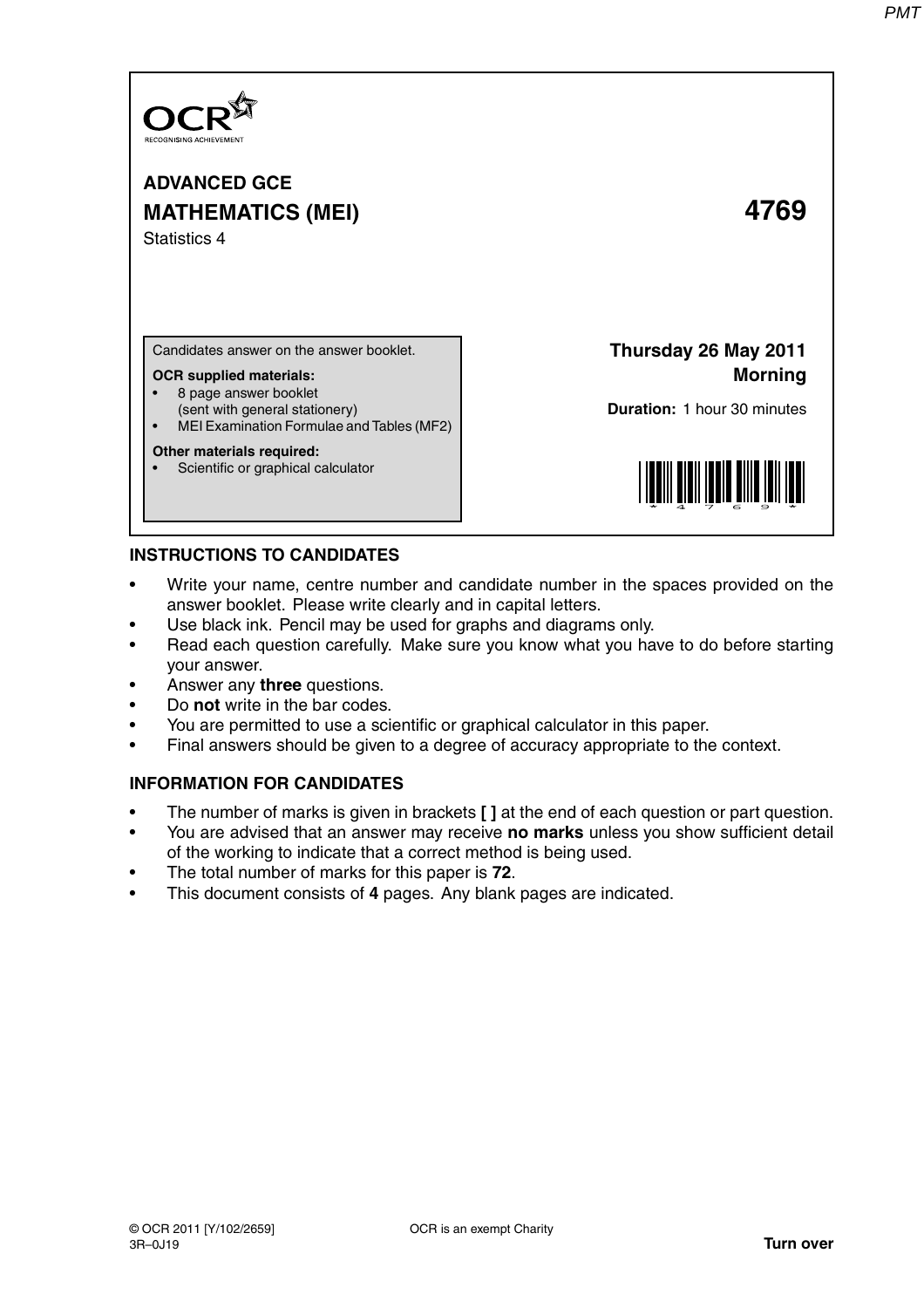#### *Option 1: Estimation*

**1** The random variable *X* has the Normal distribution with mean 0 and variance  $\theta$ , so that its probability density function is

$$
f(x) = \frac{1}{\sqrt{2\pi\theta}} e^{-x^2/2\theta}, \quad -\infty < x < \infty,
$$

where  $\theta$  ( $\theta$  > 0) is unknown. A random sample of *n* observations from *X* is denoted by  $X_1, X_2, \ldots, X_n$ .

- (i) Find  $\hat{\theta}$ , the maximum likelihood estimator of  $\theta$ . [14]
- **(ii)** Show that  $\hat{\theta}$  is an unbiased estimator of  $\theta$ . [4]
- **(iii)** In large samples, the variance of  $\hat{\theta}$  may be estimated by  $\frac{2\hat{\theta}^2}{\hat{\theta}^2}$  $\frac{\sigma}{n}$ . Use this and the results of parts **(i)** and **(ii)** to find an approximate 95% confidence interval for  $\theta$  in the case when  $n = 100$  and  $\Sigma X_i^2 = 1000$ . Σ*X* 2 *i*  $= 1000.$  **[6]**

#### *Option 2: Generating Functions*

- **2** The random variable *X* has the  $\chi^2$  distribution. This distribution has moment generating function  $M(\theta) = (1 - 2\theta)^{-\frac{1}{2}n}$ , where  $\theta < \frac{1}{2}$  $\frac{1}{2}$ .
	- (i) Verify the expression for  $M(\theta)$  quoted above for the cases  $n = 2$  and  $n = 4$ , given that the probability density functions of X in these cases are as follows. probability density functions of  $X$  in these cases are as follows.

*n* = 2: 
$$
f(x) = \frac{1}{2}e^{-\frac{1}{2}x}
$$
  $(x > 0)$   
\n*n* = 4:  $f(x) = \frac{1}{4}xe^{-\frac{1}{2}x}$   $(x > 0)$ 

- **(ii)** For the general case, use  $M(\theta)$  to find the mean and variance of *X* in terms of *n*. [7]
- (iii)  $Y_1, Y_2, \ldots, Y_k$  are independent random variables, each with the  $\chi_1^2$  distribution. Show that *W* <sup>=</sup> *k* ∑ *i*=1 *Y*<sub>*i*</sub> has the  $\chi^2_k$  distribution. **[4]**
- (iv) Use the Central Limit Theorem to find an approximation for  $P(W < 118.5)$  for the case  $k = 100$ . **[3]**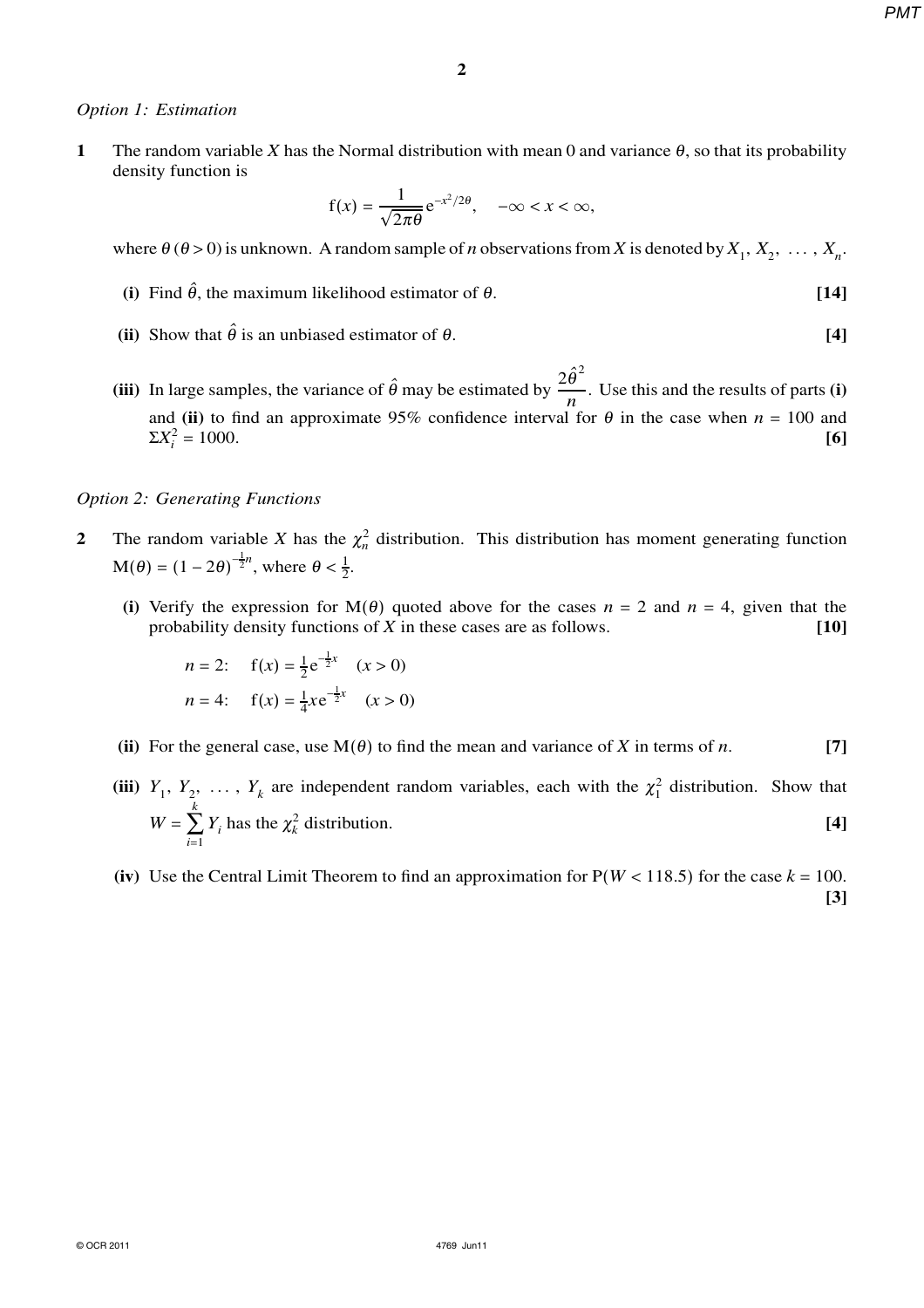## *Option 3: Inference*

- **3 (i)** Explain the meaning of the following terms in the context of hypothesis testing: Type I error, Type II error, operating characteristic, power. **[8]**
	- **(ii)** A market research organisation is designing a sample survey to investigate whether expenditure on everyday food items has increased in 2011 compared with 2010. For one of the populations being studied, the random variable *X* is used to model weekly expenditure, in £, on these items in 2011, where *X* is Normally distributed with mean  $\mu$  and variance  $\sigma^2$ . As the corresponding mean value in 2010 was 94, the hypotheses to be examined are

 $H_0$ :  $\mu = 94$ ,  $H_1$ :  $\mu > 94$ .

By comparison with the corresponding 2010 value,  $\sigma^2$  is assumed to be 25.

The following criteria for the survey are laid down.

- If in fact  $\mu = 94$ , the probability of concluding that  $\mu > 94$  must be only 2%
- If in fact  $\mu = 97$ , the probability of concluding that  $\mu > 94$  must be 95%

A random sample of size *n* is to be taken and the usual Normal test based on  $\overline{X}$  is to be used, with a critical value of *c* such that  $H_0$  is rejected if the value of  $\overline{X}$  exceeds *c*. Find *c* and the smallest value of *n* that is required.  $\begin{bmatrix} 13 \end{bmatrix}$ 

**(iii)** Sketch the power function of an ideal test for examining the hypotheses in part **(ii)**. **[3]**

## *Option 4: Design and Analysis of Experiments*

- **4 (a)** Provide an example of an experimental situation where there is one factor of primary interest and where a suitable experimental design would be
	- **(i)** randomised blocks,
	- **(ii)** a Latin square.

In each case, explain carefully why the design is suitable and why the other design would not be appropriate. **[12]** *contract* 

**(b)** An industrial experiment to compare four treatments for increasing the tensile strength of steel is carried out according to a completely randomised design. For various reasons, it is not possible to use the same number of replicates for each treatment. The increases, in a suitable unit of tensile strength, are as follows.

| Treatment<br>A               | Treatment<br>B       | Treatment                          | Treatment                    |
|------------------------------|----------------------|------------------------------------|------------------------------|
| 10.1<br>21.2<br>11.6<br>13.6 | 21.1<br>20.3<br>16.0 | 9.2<br>8.8<br>15.2<br>15.0<br>12.4 | 22.6<br>17.4<br>23.1<br>19.2 |

[The sum of these data items is 256.8 and the sum of their squares is 4471.92.]

Construct the usual one-way analysis of variance table. Carry out the appropriate test, using a 5% significance level. **[12]**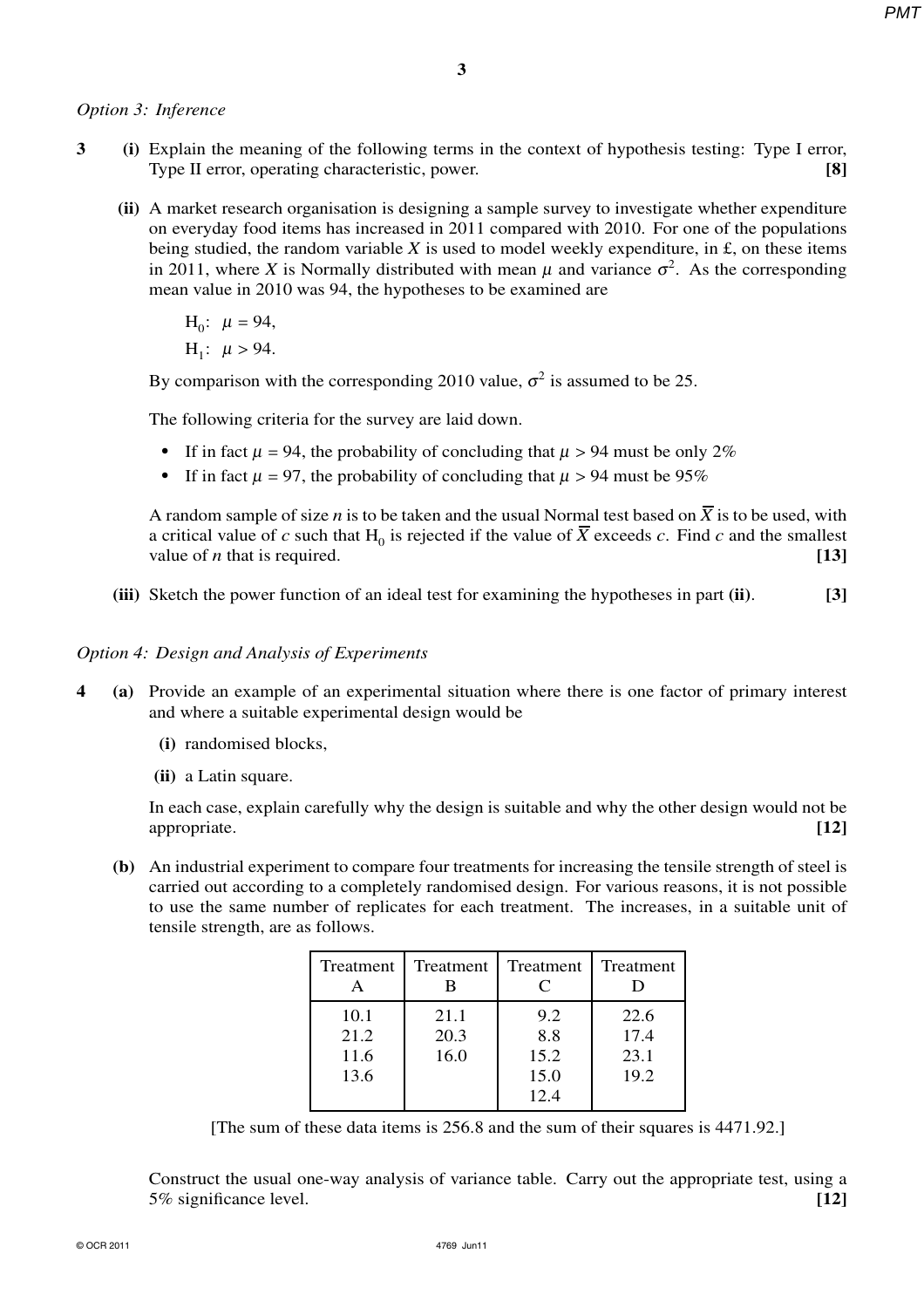#### **THERE ARE NO QUESTIONS PRINTED ON THIS PAGE**



#### **Copyright Information**

OCR is committed to seeking permission to reproduce all third-party content that it uses in its assessment materials. OCR has attempted to identify and contact all copyright holders whose work is used in this paper. To avoid the issue of disclosure of answer-related information to candidates, all copyright acknowledgements are reproduced in the OCR Copyright Acknowledgements Booklet. This is produced for each series of examinations and is freely available to download from our public website (www.ocr.org.uk) after the live examination series.

If OCR has unwittingly failed to correctly acknowledge or clear any third-party content in this assessment material, OCR will be happy to correct its mistake at the earliest possible opportunity. For queries or further information please contact the Copyright Team, First Floor, 9 Hills Road, Cambridge CB2 1GE.

OCR is part of the Cambridge Assessment Group; Cambridge Assessment is the brand name of University of Cambridge Local Examinations Syndicate (UCLES), which is itself a department of the University of Cambridge.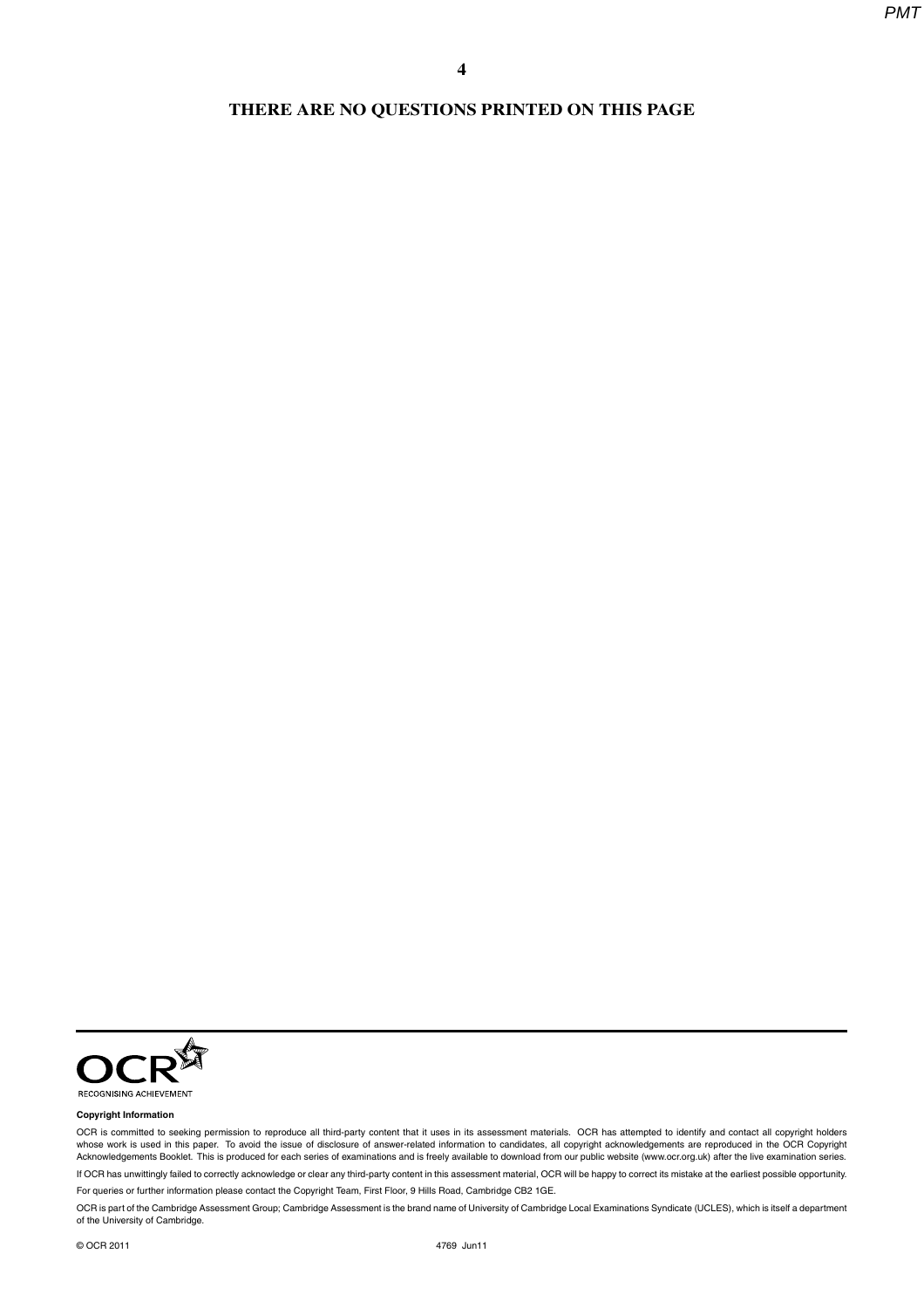

# Thursday 24 May 2012 – Morning

# **A2 GCE MATHEMATICS (MEI)**

**4769** Statistics 4

# **QUESTION PAPER**

Candidates answer on the Printed Answer Book.

#### **OCR supplied materials:**

- Printed Answer Book 4769
- MEI Examination Formulae and Tables (MF2)

#### **Other materials required:**

Scientific or graphical calculator

**Duration:** 1 hour 30 minutes

# **INSTRUCTIONS TO CANDIDATES**

These instructions are the same on the Printed Answer Book and the Question Paper.

- The Question Paper will be found in the centre of the Printed Answer Book.
- Write your name, centre number and candidate number in the spaces provided on the Printed Answer Book. Please write clearly and in capital letters.
- **Write your answer to each question in the space provided in the Printed Answer Book**. Additional paper may be used if necessary but you must clearly show your candidate number, centre number and question number(s).
- Use black ink. HB pencil may be used for graphs and diagrams only.
- Read each question carefully. Make sure you know what you have to do before starting your answer.
- Answer any **three** questions.
- Do **not** write in the bar codes.
- You are permitted to use a scientific or graphical calculator in this paper.
- Final answers should be given to a degree of accuracy appropriate to the context.

# **INFORMATION FOR CANDIDATES**

This information is the same on the Printed Answer Book and the Question Paper.

- The number of marks is given in brackets **[ ]** at the end of each question or part question on the Question Paper.
- You are advised that an answer may receive **no marks** unless you show sufficient detail of the working to indicate that a correct method is being used.
- The total number of marks for this paper is **72**.
- The Printed Answer Book consists of **16** pages. The Question Paper consists of **8** pages. Any blank pages are indicated.

# **INSTRUCTION TO EXAMS OFFICER / INVIGILATOR**

• Do not send this Question Paper for marking; it should be retained in the centre or destroyed.

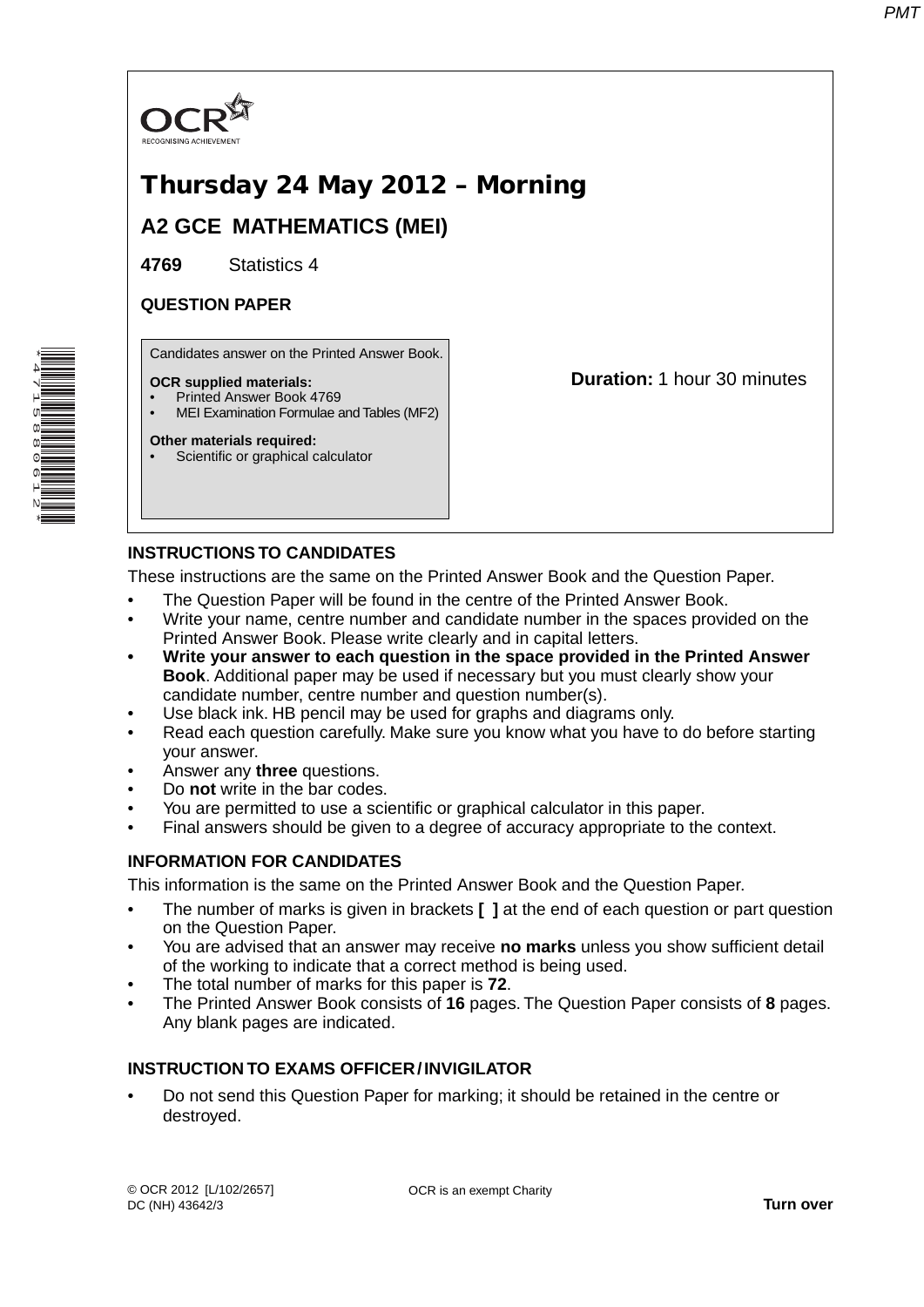#### *Option 1: Estimation*

**1** In a certain country, any baby born is equally likely to be a boy or a girl, independently for all births. The birthweight of a baby boy is given by the continuous random variable  $X_B$  with probability density function (pdf)  $f_B(x)$  and cumulative distribution function (cdf)  $F_B(x)$ . The birthweight of a baby girl is given by the continuous random variable  $X_G$  with pdf  $f_G(x)$  and cdf  $F_G(x)$ .

The continuous random variable *X* denotes the birthweight of a baby selected at random.

 **(i)** By considering

$$
P(X \leq x) = P(X \leq x \mid boy) P(boy) + P(X \leq x \mid girl) P(girl),
$$

find the cdf of *X* in terms of  $F_B(x)$  and  $F_G(x)$ , and deduce that the pdf of *X* is

$$
f(x) = \frac{1}{2} \{ f_B(x) + f_G(x) \}.
$$
 [3]

**(ii)** The birthweights of baby boys and girls have means  $\mu_B$  and  $\mu_C$  respectively. Deduce that

$$
E(X) = \frac{1}{2}(\mu_B + \mu_G). \tag{1}
$$

(iii) The birthweights of baby boys and girls have common variance  $\sigma^2$ . Find an expression for E(*X*<sup>2</sup>) in terms of  $\mu_B$ ,  $\mu_G$  and  $\sigma^2$ , and deduce that

$$
Var(X) = \sigma^2 + \frac{1}{4}(\mu_B - \mu_G)^2.
$$
 [7]

- **(iv)** A random sample of size 2*n* is taken from all the babies born in a certain period. The mean birthweight of the babies in this sample is  $\bar{X}$ . Write down an approximation to the sampling distribution of  $\bar{X}$  if  $n$  is large. **[4]**
- **(v)** Suppose instead that a stratified sample of size 2*n* is taken by selecting *n* baby boys at random and, independently, *n* baby girls at random. The mean birthweight of the 2*n* babies in this sample is  $X_{st}$ . Write down the expected value of  $\overline{X}_{st}$  and find the variance of  $\overline{X}_{st}$ . [4]
- (vi) Deduce that both  $\bar{X}$  and  $\bar{X}_{st}$  are unbiased estimators of the population mean birthweight. Find which is the more efficient. **[5] [5]**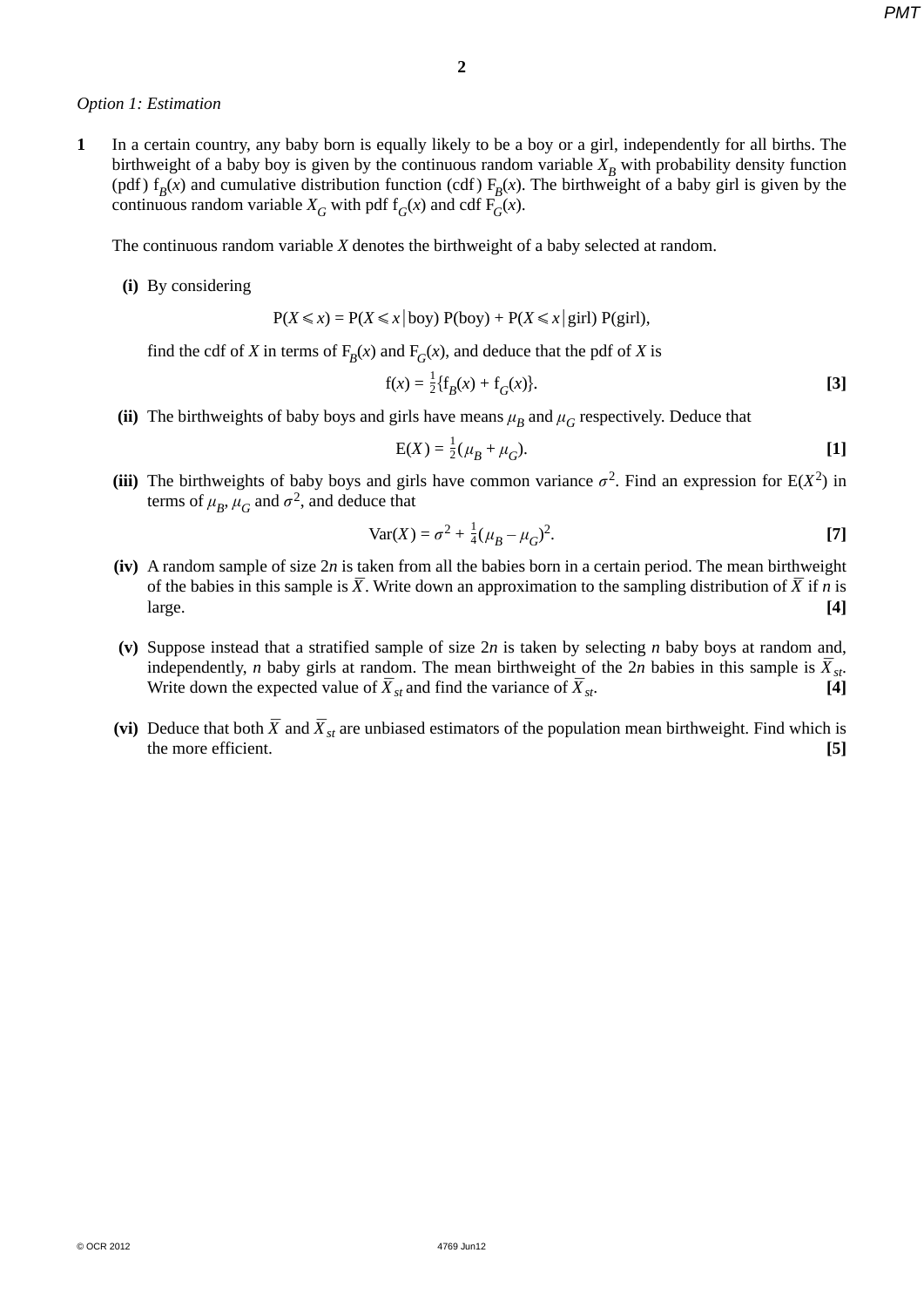#### *Option 2: Generating Functions*

- **2** The random variable *X* ( $X = 1, 2, 3, 4, 5, 6$ ) denotes the score when a fair six-sided die is rolled.
	- **(i)** Write down the mean of *X* and show that  $Var(X) = \frac{35}{12}$ .  $\frac{33}{12}$ . [3]
	- **(ii)** Show that  $G(t)$ , the probability generating function (pgf) of *X*, is given by

$$
G(t) = \frac{t(1 - t^6)}{6(1 - t)}.
$$
 [2]

The random variable  $N (N = 0, 1, 2, ...)$  denotes the number of heads obtained when an unbiased coin is tossed repeatedly until a tail is first obtained.

- (iii) Show that  $P(N = r) = (\frac{1}{2})^{r+1}$  for  $r = 0, 1, 2, ...$  [1]
	- **(iv)** Hence show that H(*t*), the pgf of *N*, is given by H(*t*) =  $(2 t)^{-1}$ .  $^{-1}$ . **[2]**
	- **(v)** Use H(*t*) to find the mean and variance of *N*. **[4]**

A game consists of tossing an unbiased coin repeatedly until a tail is first obtained and, each time a head is obtained in this sequence of tosses, rolling a fair six-sided die. The die is not rolled on the first occasion that a tail is obtained and the game ends at that point. The random variable  $Q$  ( $Q = 0, 1, 2, ...$ ) denotes the total score on all the rolls of the die. Thus, in the notation above,  $Q = X_1 + X_2 + ... + X_N$  where the  $X_i$  are independent random variables each distributed as *X*, with  $Q = 0$  if  $N = 0$ . The pgf of *Q* is denoted by  $K(t)$ . The familiar result that the pgf of a sum of independent random variables is the product of their pgfs does **not** apply to K(*t*) because *N* is a random variable and not a fixed number; you should instead **use without proof** the result that  $K(t) = H(G(t))$ .

(vi) Show that  $K(t) = 6(12 - t - t^2 - \dots - t^6)^{-1}$ . –1. **[4]**

[Hint. 
$$
(1 - t^6) = (1 - t)(1 + t + t^2 + ... + t^5)
$$
.]

- **(vii)** Use  $K(t)$  to find the mean and variance of *Q*.  $[6]$
- **(viii)** Using your results from parts **(i)**, **(v)** and **(vii)**, verify the result that (in the usual notation for means and variances)

$$
\sigma_Q^2 = \sigma_N^2 \mu_X^2 + \mu_N \sigma_X^2.
$$
 [2]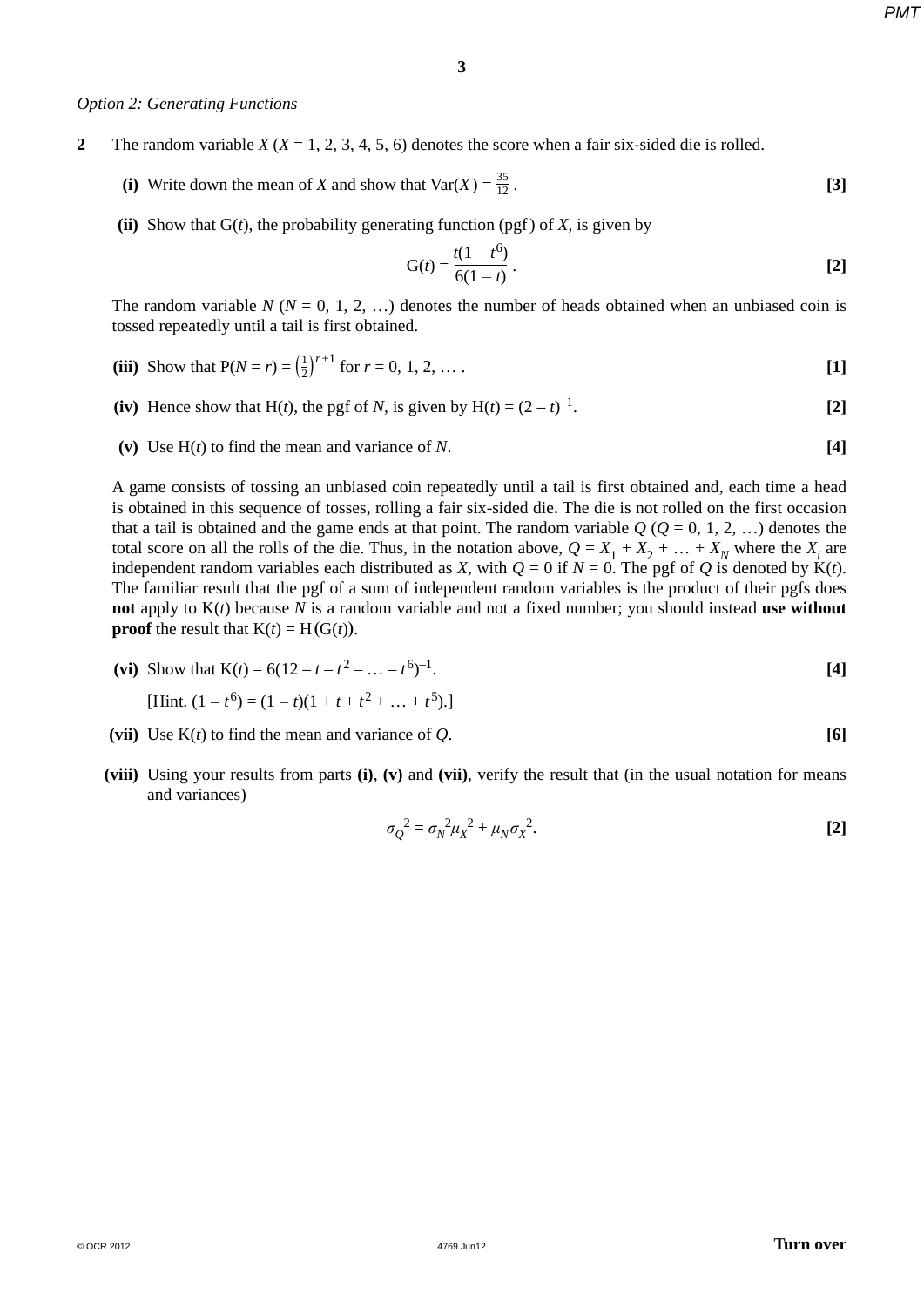#### *Option 3: Inference*

**3** At an agricultural research station, trials are being made of two fertilisers, A and B, to see whether they differ in their effects on the yield of a crop. Preliminary investigations have established that the underlying variances of the distributions of yields using the two fertilisers may be assumed equal. Scientific analysis of the fertilisers has suggested that fertiliser A may be inferior in that it leads, on the whole, to lower yield. A statistical analysis is being carried out to investigate this.

The crop is grown in carefully controlled conditions in 14 experimental plots, 6 with fertiliser A and 8 with fertiliser B. The yields, in kg per plot, are as follows, arranged in ascending order for each fertiliser.

Fertiliser A 9.8 10.2 10.9 11.5 12.7 13.3 Fertiliser B 10.8 11.9 12.0 12.2 12.9 13.5 13.6 13.7

- **(i)** Carry out a Wilcoxon rank sum test at the 5% significance level to examine appropriate hypotheses. **[9]**
- **(ii)** Carry out a *t* test at the 5% significance level to examine appropriate hypotheses. **[11]**
- **(iii)** Goodness of fit tests based on more extensive data sets from other trials with these fertilisers have failed to reject hypotheses of underlying Normal distributions. Discuss the relative merits of the analyses in parts **(i)** and **(ii)**. **[4]**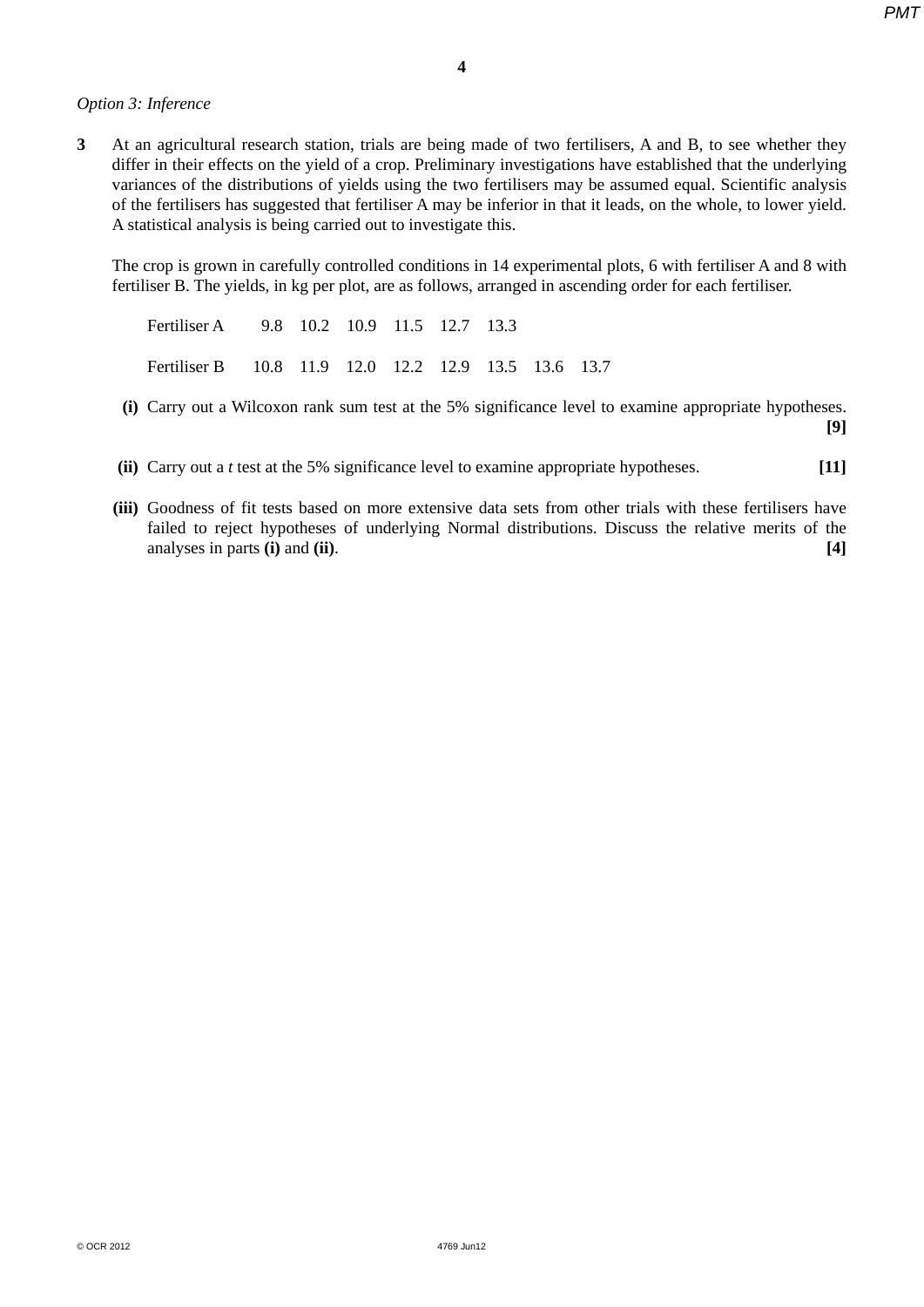*Option 4: Design and Analysis of Experiments*

**4 (i)** In an engineering research laboratory, a study is being made of the strength of steel girders supplied by four different manufacturers. Four techniques for casting the girders are to be used, as are four slightly different chemical compositions of the steel. Sixteen girders are to be supplied for testing purposes, four by each manufacturer.

Name an experimental design that should be used for allocating the work to the manufacturers in such a way that any differences in strength of girders between the different manufacturers can be studied, whether or not there are consistent differences resulting from the casting techniques or from the chemical compositions. Give an example of a suitable layout of the experiment. **[5]**

 **(ii)** After initial investigation, it is decided that differences in strength resulting from the casting techniques or the chemical compositions can be ignored. A one-way analysis of variance is therefore carried out on the results, which are as follows, measured in a convenient unit.

| Manufacturer |       |       |       |  |
|--------------|-------|-------|-------|--|
|              | В     | C     |       |  |
| 109.4        | 114.4 | 114.8 | 115.1 |  |
| 110.0        | 113.1 | 113.7 | 114.0 |  |
| 110.9        | 113.5 | 115.4 | 114.7 |  |
| 110.3        | 112.5 | 114.3 | 115.6 |  |

#### Strength of girder

[The sum of these data items is 1811.7 and the sum of their squares is 205 202.57.]

Construct the usual one-way analysis of variance table. Carry out the appropriate test and report your conclusion. **[12]**

 **(iii)** Using the customary notation, write down the usual model underlying the one-way analysis of variance. Carefully interpret the terms in this model. State the assumptions that are usually made for the error term in the model. **[7]**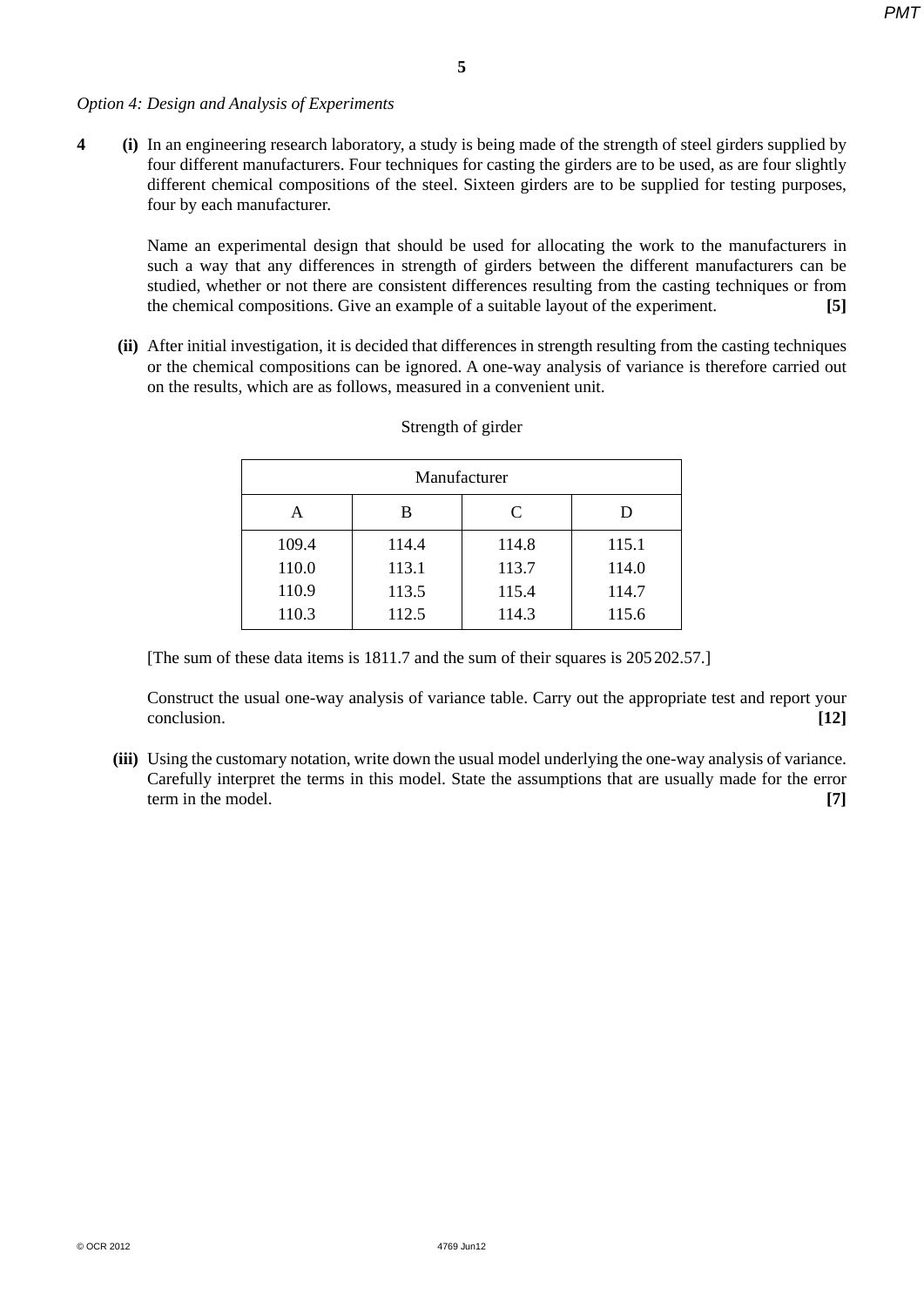# **6**

# **BLANK PAGE**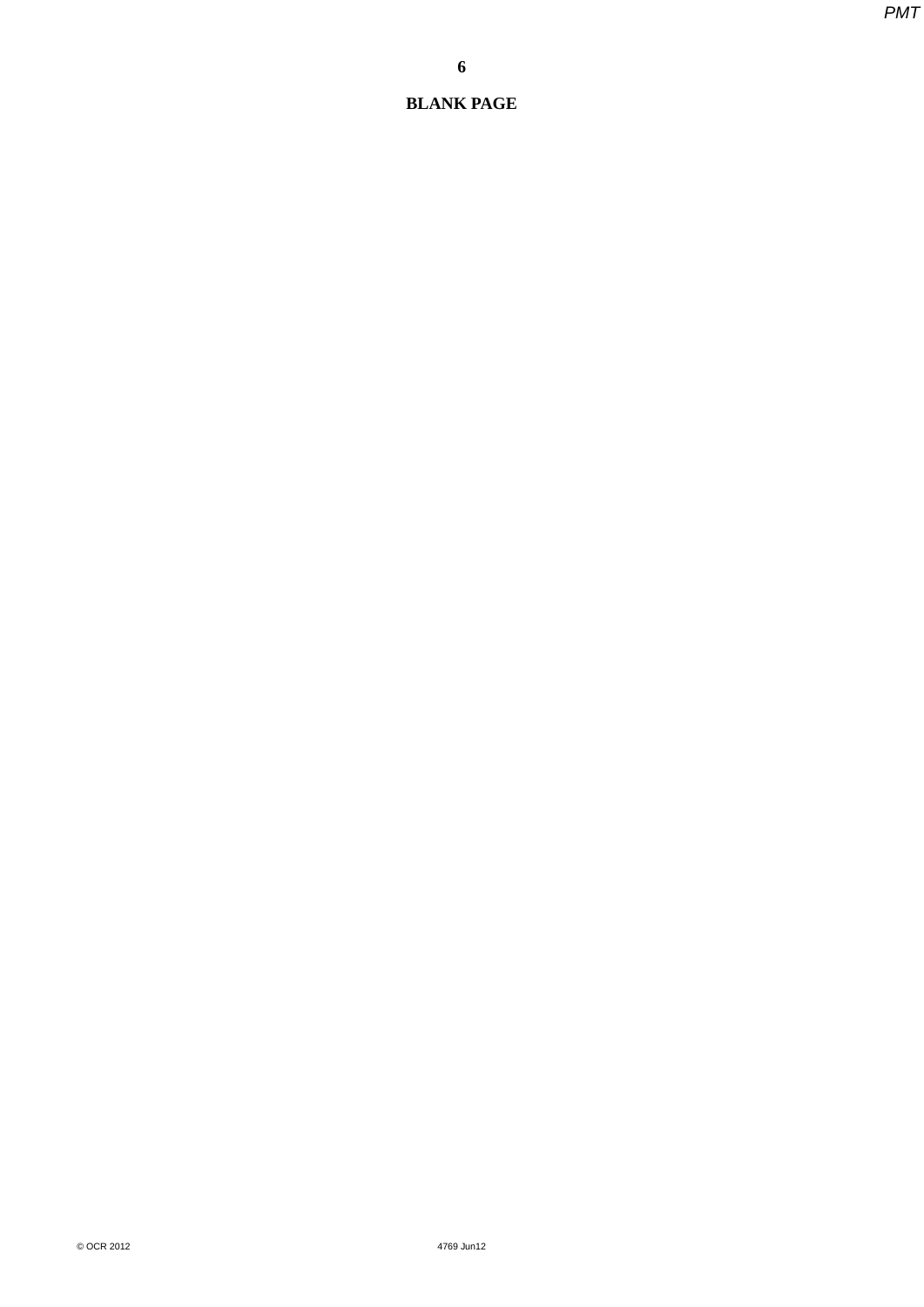# **BLANK PAGE**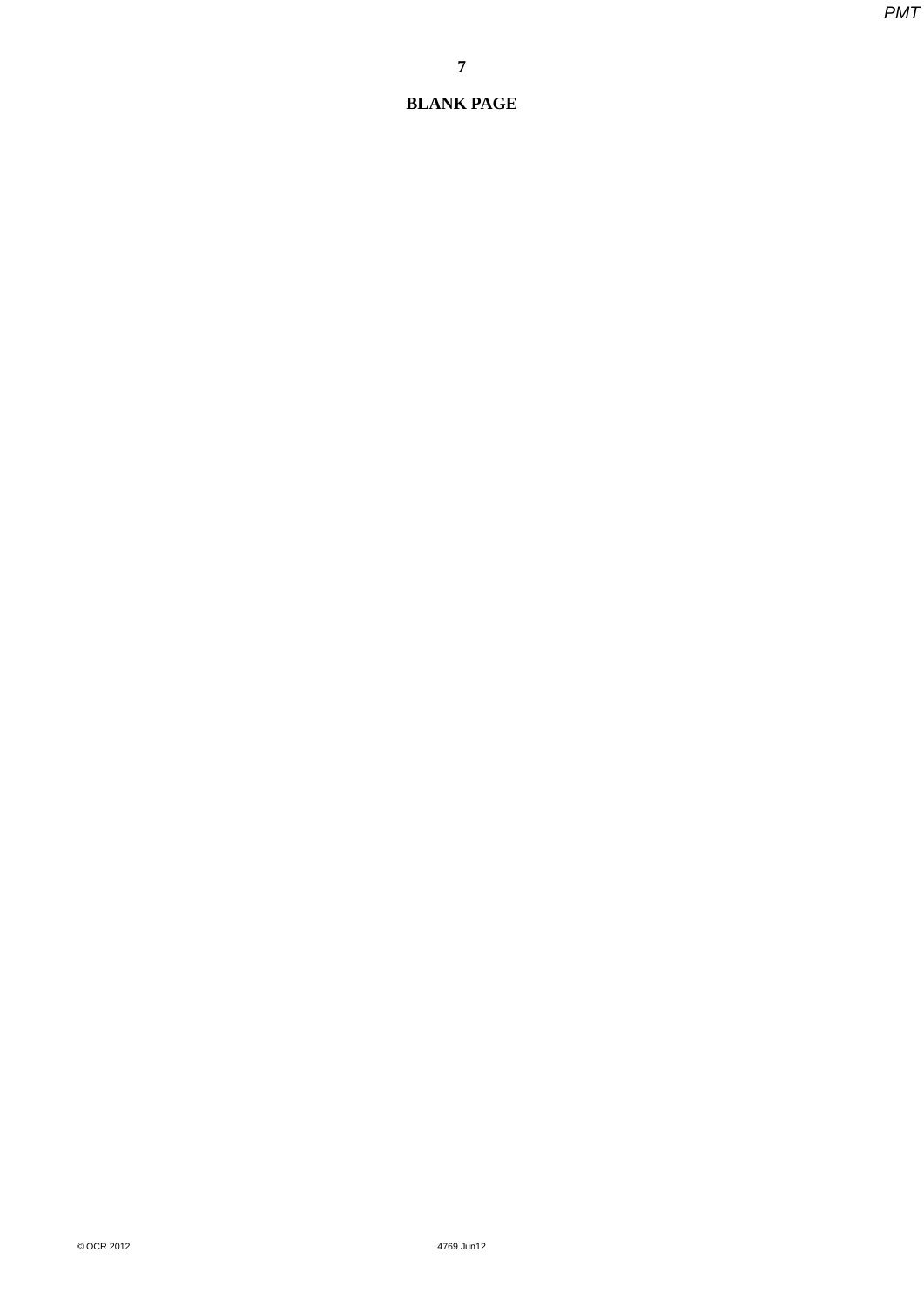

#### **Copyright Information**

OCR is committed to seeking permission to reproduce all third-party content that it uses in its assessment materials. OCR has attempted to identify and contact all copyright holders whose work is used in this paper. To avoid the issue of disclosure of answer-related information to candidates, all copyright acknowledgements are reproduced in the OCR Copyright<br>Acknowledgements Booklet. This is produced

**8**

If OCR has unwittingly failed to correctly acknowledge or clear any third-party content in this assessment material, OCR will be happy to correct its mistake at the earliest possible opportunity.

For queries or further information please contact the Copyright Team, First Floor, 9 Hills Road, Cambridge CB2 1GE.

OCR is part of the Cambridge Assessment Group; Cambridge Assessment is the brand name of University of Cambridge Local Examinations Syndicate (UCLES), which is itself a department of the University of Cambridge.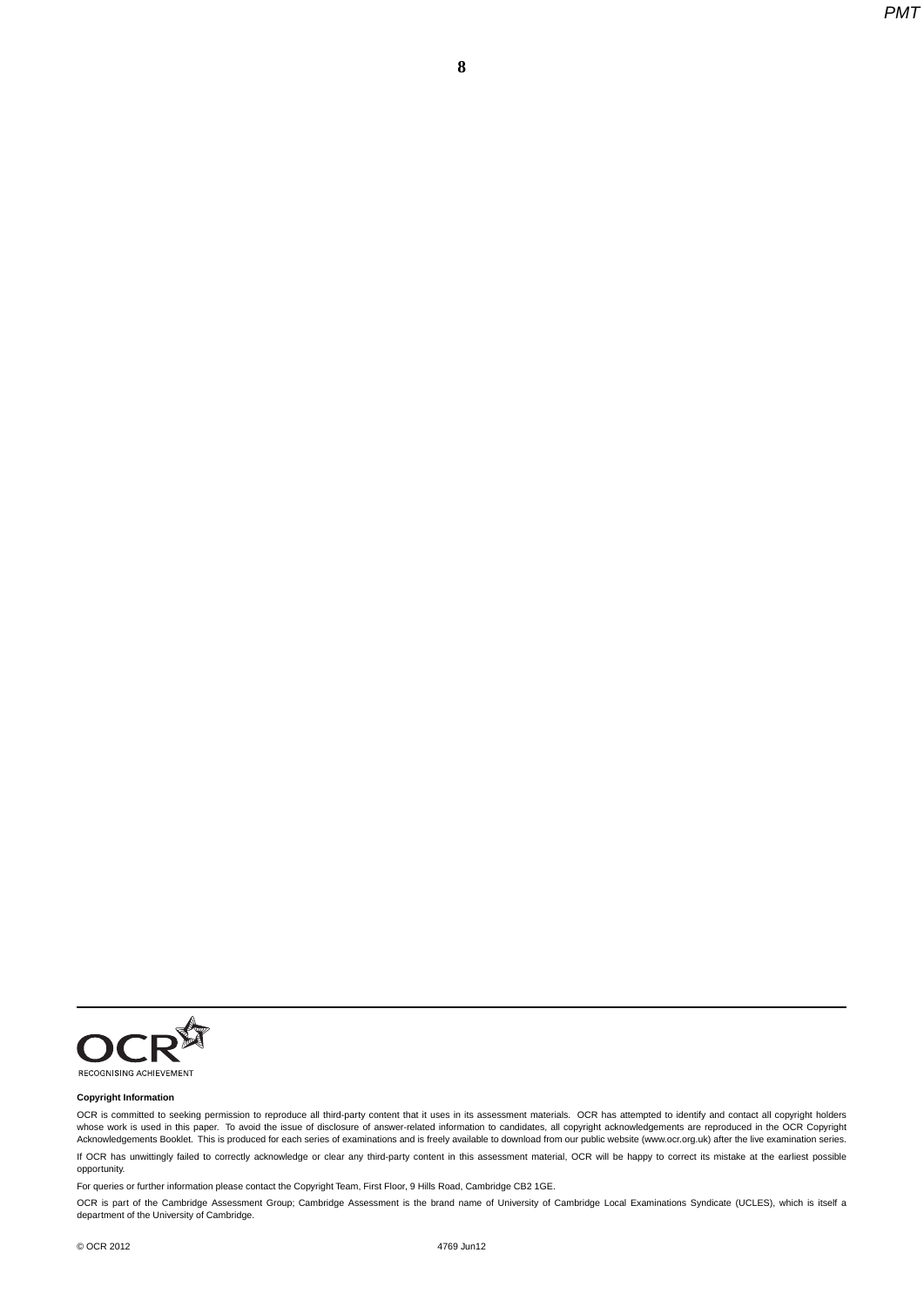

# Friday 24 May 2013 – Morning

**A2 GCE MATHEMATICS (MEI)**

**4769/01** Statistics 4

**QUESTION PAPER**

\*

\*

Candidates answer on the Printed Answer Book.

#### **OCR supplied materials:**

- Printed Answer Book 4769/01
- MEI Examination Formulae and Tables (MF2)

#### **Other materials required:**

Scientific or graphical calculator

**Duration:** 1 hour 30 minutes

# **INSTRUCTIONS TO CANDIDATES**

These instructions are the same on the Printed Answer Book and the Question Paper.

- The Question Paper will be found in the centre of the Printed Answer Book.
- Write your name, centre number and candidate number in the spaces provided on the Printed Answer Book. Please write clearly and in capital letters.
- **Write your answer to each question in the space provided in the Printed Answer Book**. Additional paper may be used if necessary but you must clearly show your candidate number, centre number and question number(s).
- Use black ink. HB pencil may be used for graphs and diagrams only.
- Read each question carefully. Make sure you know what you have to do before starting your answer.
- Answer any **three** questions.
- Do **not** write in the bar codes.
- You are permitted to use a scientific or graphical calculator in this paper.
- Final answers should be given to a degree of accuracy appropriate to the context.

# **INFORMATION FOR CANDIDATES**

This information is the same on the Printed Answer Book and the Question Paper.

- The number of marks is given in brackets **[ ]** at the end of each question or part question on the Question Paper.
- You are advised that an answer may receive **no marks** unless you show sufficient detail of the working to indicate that a correct method is being used.
- The total number of marks for this paper is **72**.
- The Printed Answer Book consists of **16** pages. The Question Paper consists of **4** pages. Any blank pages are indicated.

# **INSTRUCTION TO EXAMS OFFICER / INVIGILATOR**

• Do not send this Question Paper for marking; it should be retained in the centre or recycled. Please contact OCR Copyright should you wish to re-use this document.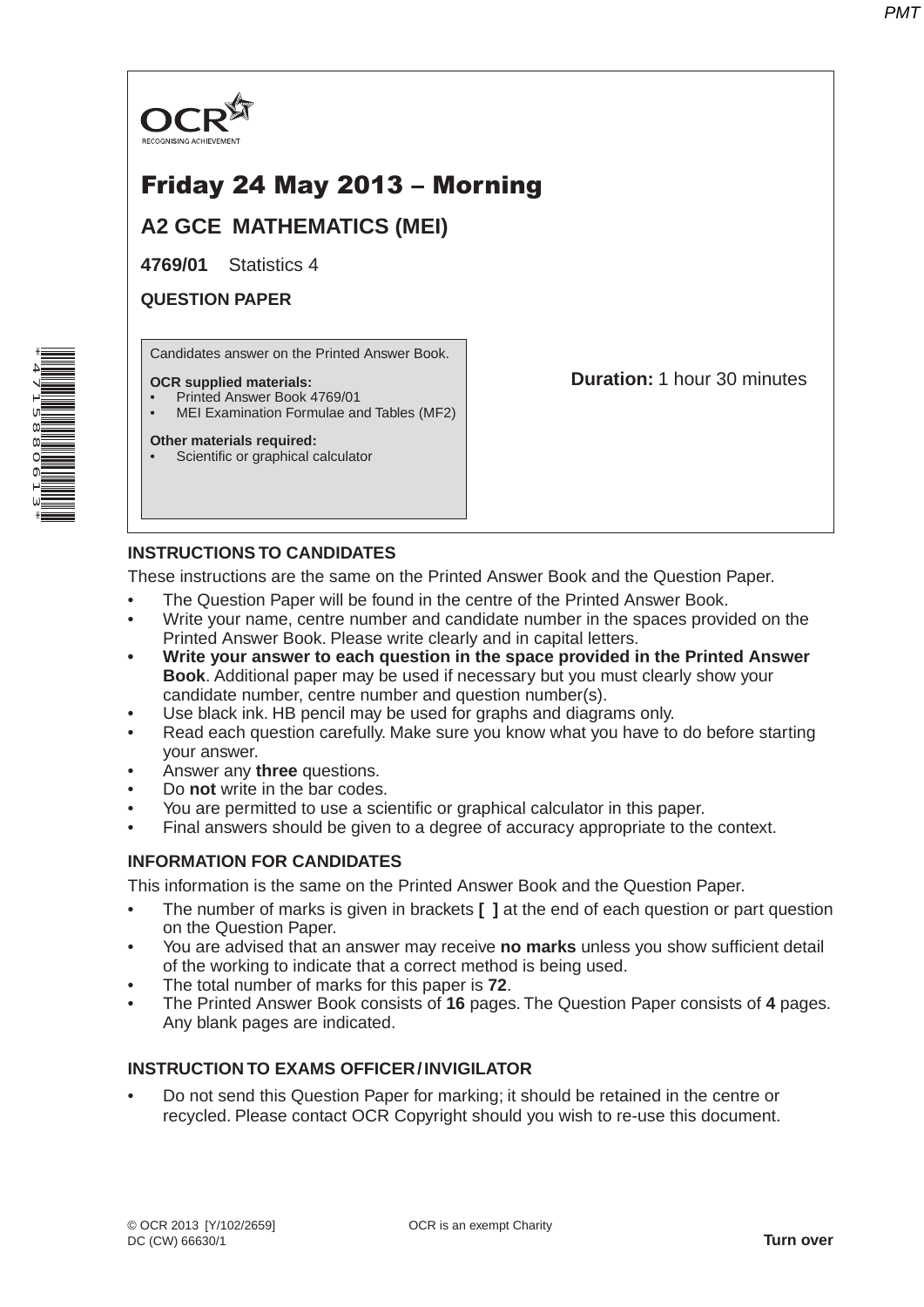# *Option 1: Estimation*

- **1**  Traffic engineers are studying the flow of vehicles along a road. At an initial stage of the investigation, they assume that the average flow remains the same throughout the working day. An automatic counter records the number of vehicles passing a certain point per minute during the working day. A random sample of these records is selected; the sample values are denoted by  $x_1, x_2, ..., x_n$ .
	- **(i)** The engineers model the underlying random variable *X* by a Poisson distribution with unknown parameter  $\theta$ . Obtain the likelihood of  $x_1, x_2, ..., x_n$  and hence find the maximum likelihood estimate of  $\theta$ . of  $\theta$ . [10]
	- **(ii)** Write down the maximum likelihood estimate of the probability that no vehicles pass during a minute. **[3]**
	- **(iii)** The engineers note that, in a sample of size 1000 with sample mean  $\bar{x} = 5$ , there are no observations of zero. Suggest why this might cast some doubt on the investigation. **[3]**
	- **(iv)** On checking the automatic counter, the engineers find that, due to a fault, no record at all is made if no vehicle passes in a minute. They therefore model *X* as a Poisson random variable, again with an unknown parameter  $\theta$ , except that the value  $x = 0$  cannot occur. Show that, under this model,

$$
P(X = x) = \frac{\theta^x}{(e^{\theta} - 1)x!}, \quad x = 1, 2, ...,
$$

and hence show that the maximum likelihood estimate of  $\theta$  satisfies the equation

$$
\frac{\theta e^{\theta}}{e^{\theta}-1} = \overline{x}.
$$
 [8]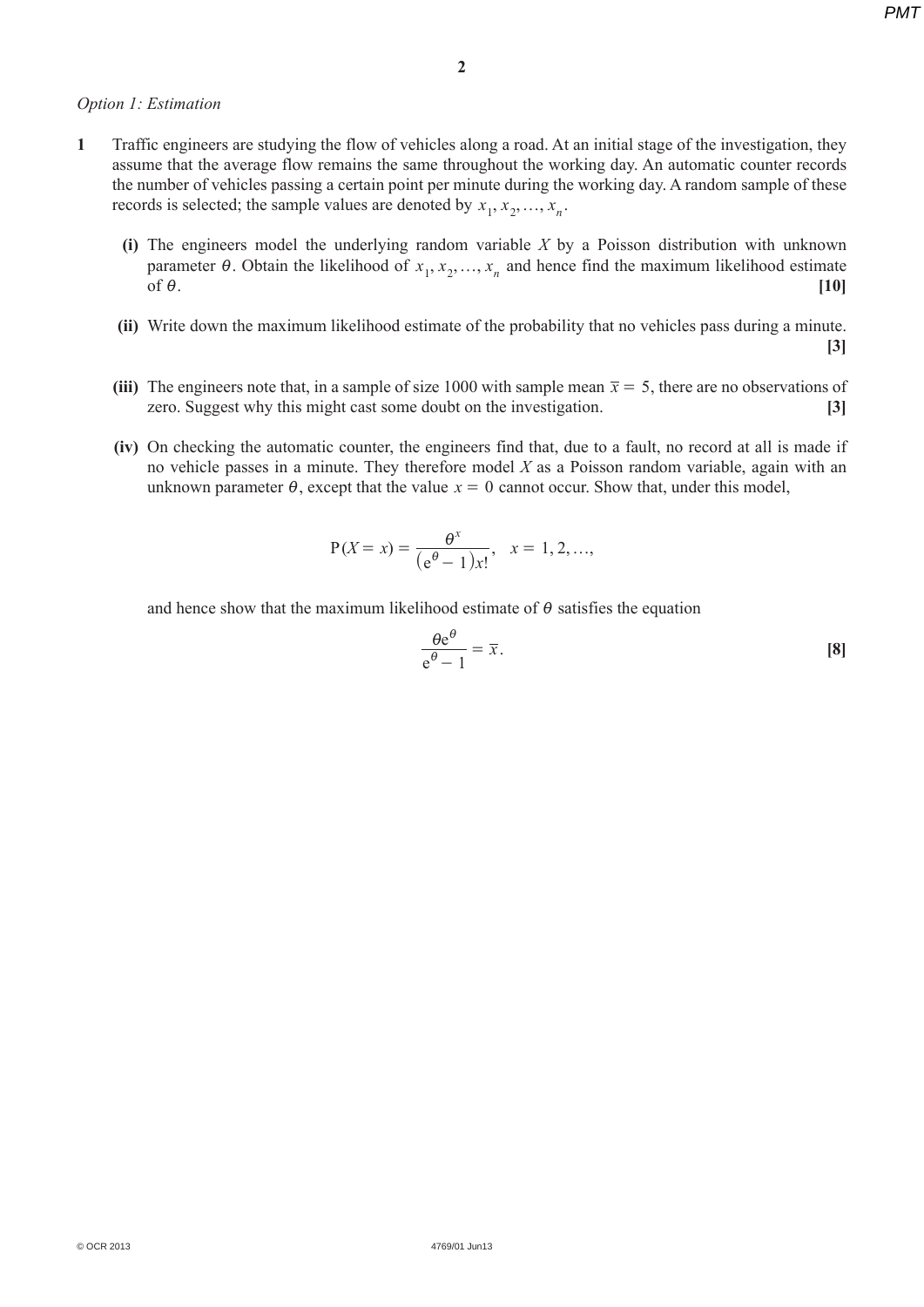#### *Option 2: Generating Functions*

- **2** The random variable *X* takes values  $-2$ , 0 and 2, each with probability  $\frac{1}{3}$ .
	- **(i)** Write down the values of
		- $(A)$  *µ*, the mean of *X*,

$$
(B) \quad \mathcal{E}(X^2),
$$

- $\sigma^2$ , the variance of *X*. **[3]**
- **(ii)** Obtain the moment generating function (mgf) of *X*. **[2]**

A random sample of *n* independent observations on *X* has sample mean  $\overline{X}$ , and the standardised mean is denoted by *Z* where

$$
Z = \frac{\overline{X} - \mu}{\frac{\sigma}{\sqrt{n}}}.
$$

**(iii)** Stating carefully the required general results for mgfs of sums and of linear transformations, show that the mgf of *Z* is

$$
M_Z(\theta) = \left\{ \frac{1}{3} \left( 1 + e^{\frac{\theta \sqrt{3}}{\sqrt{2n}}} + e^{-\frac{\theta \sqrt{3}}{\sqrt{2n}}} \right) \right\}^n.
$$
 [8]

**(iv)** By expanding the exponential functions in  $M_z(\theta)$ , show that, for large *n*,

$$
M_Z(\theta) \approx \left(1 + \frac{\theta^2}{2n}\right)^n.
$$

(v) Use the result  $e^y = \lim_{n \to \infty} \left(1 + \frac{y}{n}\right)$  $e^y = \lim_{n \to \infty} \left(1 + \frac{y}{n}\right)$ *n*  $=$   $\lim_{n \to \infty}$  | 1 +  $\overline{1}$ L  $\left(1+\frac{y}{y}\right)$ to find the limit of  $M_Z(\theta)$  as  $n \to \infty$ , and deduce the approximate  $\alpha$  distribution of *Z* for large *n*.

#### *Option 3: Inference*

- **3** (i) Explain the meaning of the following terms in the context of hypothesis testing: Type I error, Type II error, operating characteristic, power. **[8]**
	- **(ii)** A test is to be carried out concerning a parameter  $\theta$ . The null hypothesis is that  $\theta$  has the particular value  $\theta_0$ . The alternative hypothesis is  $\theta \neq \theta_0$ . Draw a sketch of the operating characteristic for a perfect test that never makes an error. **[3]**
	- **(iii)** The random variable *X* is distributed as  $N(\mu, 9)$ . A random sample of size 25 is available. The null hypothesis  $\mu = 0$  is to be tested against the alternative hypothesis  $\mu \neq 0$ . The null hypothesis will be accepted if  $-1 \le \overline{x} \le 1$  where  $\overline{x}$  is the value of the sample mean, otherwise it will be rejected. Calculate the probability of a Type I error. Calculate the probability of a Type II error if in fact  $\mu = 0.5$ ; comment on the value of this probability. **[9]**
	- **(iv)**  Without carrying out any further calculations, draw a sketch of the operating characteristic for the test in part **(iii)**. **[4]**